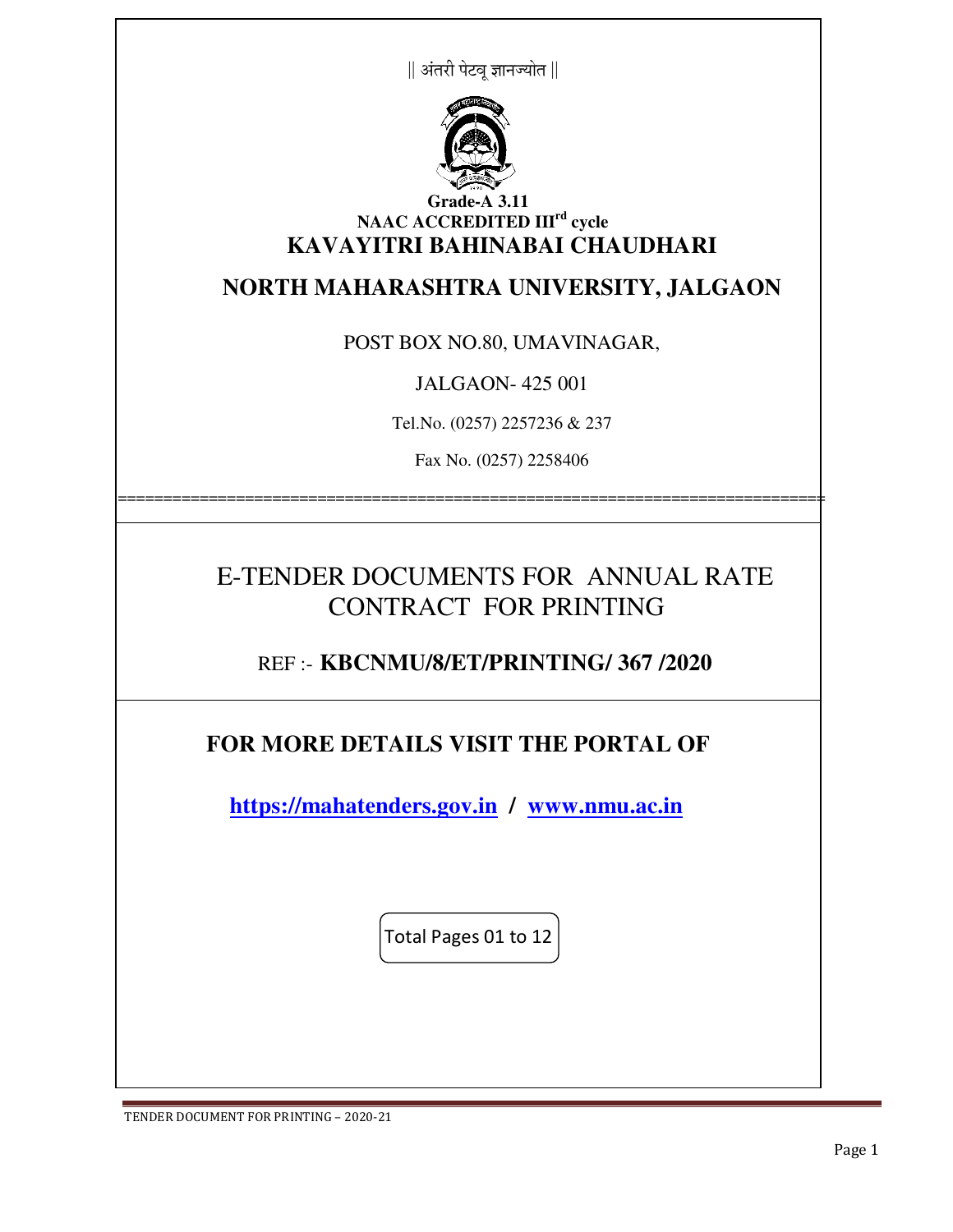

## E-TENDER FOR ANNUAL RATE CONTRACT FOR PRINTING

| Sr.No. | <b>Details of Contents</b>                                                                 | Page No.     |
|--------|--------------------------------------------------------------------------------------------|--------------|
| 01     | <b>Tender Schedule</b>                                                                     | 03           |
| 02     | E-Tender Notice                                                                            | 04           |
| 03     | Instructions for filling of Tender                                                         | $05$ to $06$ |
| 04     | Technical, General Terms and Conditions of the<br>tender                                   | $07$ to $08$ |
| 05     | Information of the bidder (Annexure—A)                                                     | 09           |
| 06     | Certificate of Annual Turn Over (Annexure—B)                                               | 10           |
| 07     | Declaration regarding blacklisting / debarring<br>from taking Part in tender. (Annexure—C) | 11           |
| 08     | Bidder's Declaration (Annexure-D)                                                          | 12           |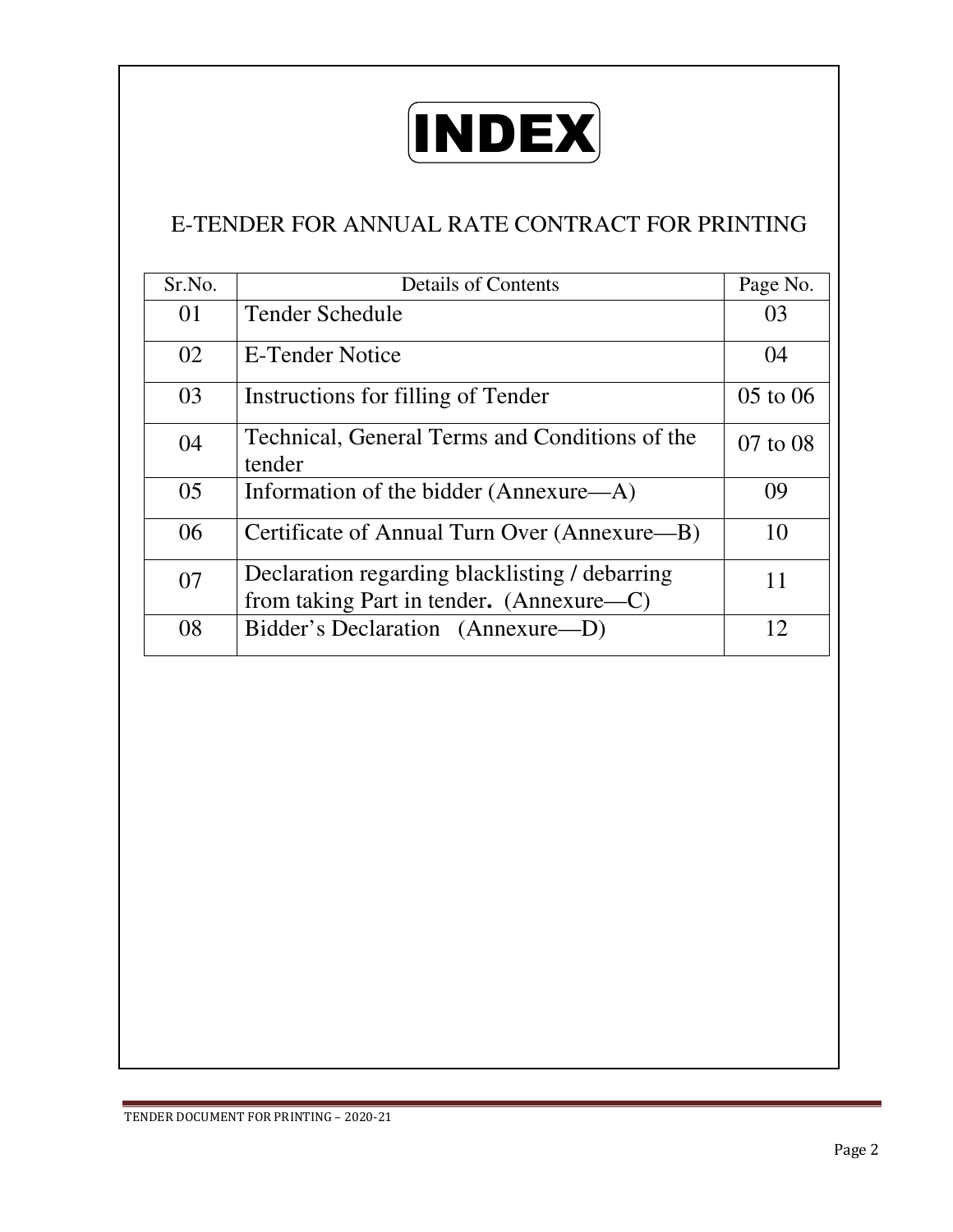# **Tender Schedule and Contact details**

| Sr. No. | Key Days of the tender       | Start d-ate & time | End<br>date and |
|---------|------------------------------|--------------------|-----------------|
|         |                              |                    | time            |
| 01      | <b>Tender Release</b>        | 22 /09 /2020       |                 |
|         |                              | 17.30 hrs.         |                 |
| 02      | Tender<br>documents          | 23 /09 /2020       | 13 /10 /2020    |
|         | downloading                  | 10.00 hrs.         | 15.00 hrs.      |
| 03      | Online submission            | 23 /09 /2020       | 13/10/2020      |
|         |                              | 10.00 hrs.         | 15.00 hrs.      |
| 04      | <b>Technical Bid opening</b> | 16 / 10 / 2020     |                 |
|         |                              | 16.00 hrs.         |                 |
|         |                              | (If possible)      |                 |

# Contact below if any query

| Sr.No. | Name of the Contract Person           | Mobile No.   |
|--------|---------------------------------------|--------------|
| 01     | Sumit Katkar.                         | 7745827385   |
|        | For any Information / difficulty      | 7843024910   |
|        | Regarding online submission of tender |              |
| 02     | General tender Equiry (Finance Dept.) | 0257-2257236 |
|        | Shri R.A.Patil, Section Officer       |              |
|        |                                       |              |
|        |                                       |              |
|        |                                       |              |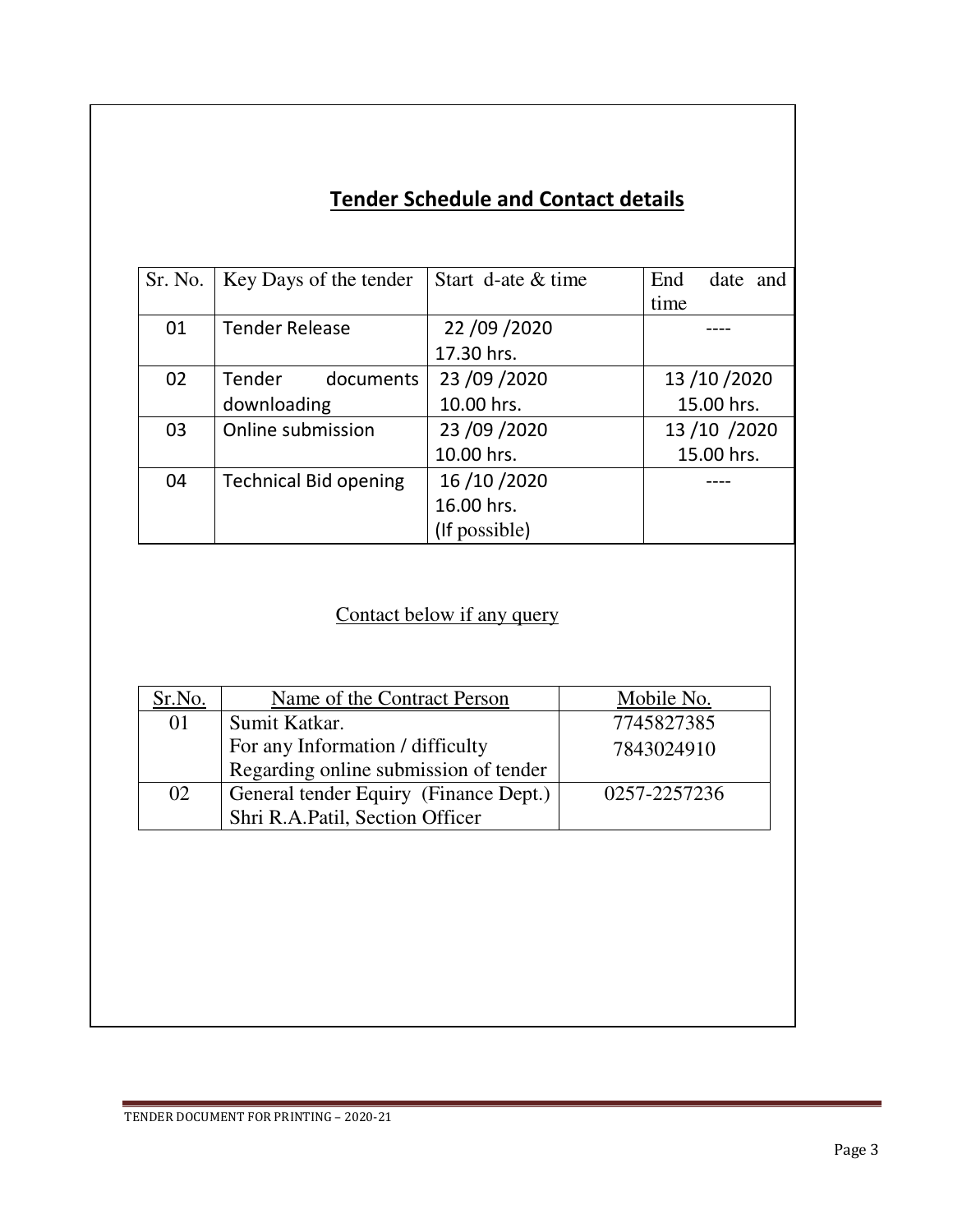|| अंतरी पेटव ज्ञानज्योत ||



#### **Grade-A(3.11) NAAC ACCREDITED IIIrd cycle KAVAYITRI BAHINABAI CHAUDHARI**

## **NORTH MAHARASHTRA UNIVERSITY, JALGAON**

E-TENDER NOTICE FOR ANNUAL RATE CONTRACT FOR PRINTING

 Kavayitri Bahinabai Chaudhari North Maharashtra University, Jalgaon invites tender for annual rate contract for printing of forms, stationary registers etc. from printers to participate in the competitive bidding process. For the detailed tender documents, interested bidder should visit https :\\mahatenders.gov.in and www.nmu.ac.in

 The filled in tender must be submitted online on or before 13 /10 /2020 up to 15.00 hrs. Any extension of tender, corrigendum or change in schedule will be published only on above mentioned website only .

# REF :- **KBCNMU/8/ET/PRINTING / 367 /2020**

Date : 22 /09 /2020

 **(Dr.V.V.Katdare) Off.Finance and Accounts Officer** 

Copy to : 1) The public Relation Officer, This University-With a request to publish the said e-tender Notice in

2) Notice Board, Administrative Building,KBC NMU, Jalgaon

3) Notice Board, Finance Departments, KBCNMU, Jalgaon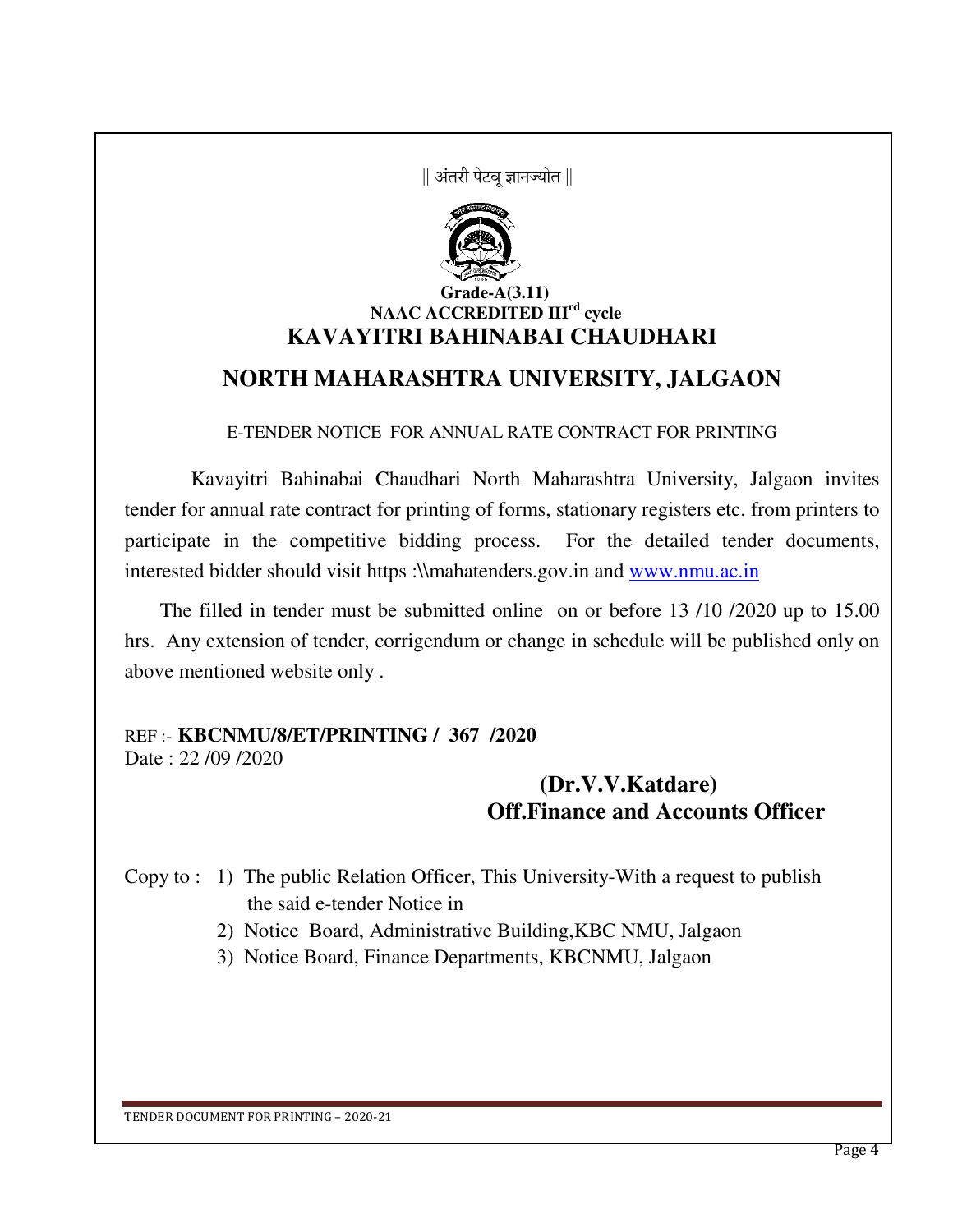### **Instructions for filling of E-Tender**

 The Finance and Accounts Officers, Kavayitri Bahinabai Chaudhari North Maharashtra University, Jalgaon invites E-Tender for annual rate contract for printing (for example forms, registers, reports, stationary etc.) from reputed printers. The details in this regard are given below.

- 1. Procedure to submit the tender: All eligible/ interested tenderer are required to be enrolled on portal https:\\mahatenders.gov.in before downloading tender documents and participate in e-tendering The vendors should submit online tender in two bid system i.e. Technical Bid and Commercial/ Financial Bid BOQ **(BOQ Rate quoted inclusive of all taxes)**
- 2. Technical Bid : The technical bid shall contain the following documents. The Bidder must scan the documents and upload all these documents online with first page in technical bid Compulsorily. All the documents must be valid and self attested by bidder Non-submission of following requested documents may lead to rejection of offers.

| Sr.No.       | Name of Document                                                                                                                                                              |
|--------------|-------------------------------------------------------------------------------------------------------------------------------------------------------------------------------|
| $\mathbf I$  | Information of the bidder as per Annexure -A.                                                                                                                                 |
|              | (The same should be submitted on letter head of bidder)                                                                                                                       |
| $\mathbf{I}$ | Certificate of incorporation of company issued under the company act or by any other                                                                                          |
|              | competent authority in case of proprietary / partnership firm etc.                                                                                                            |
| $III$        | Copy of Sales / Vat registration certificate                                                                                                                                  |
| IV           | Copy of CST Registration certificate                                                                                                                                          |
| $\mathbf V$  | Copy of PAN card                                                                                                                                                              |
| <b>VI</b>    | Copies of Income tax return filed during last three financial years.                                                                                                          |
| VII          | Copies of SSI / NSIC registration certificate. In case of Exemption in payment of Tender<br>Fees/EMD is claimed. The related G.R./ circular should be uploaded                |
| <b>VIII</b>  | Proof of annual turnover for the last three financial year as per Annexure-B                                                                                                  |
| IX           | List of clients mentioning the name, Landline. No. / Mobile No. of the clients. Copies of<br>supply/ work order should be uploaded.                                           |
| X            | An affidavit that the bidder has never been black listed by any government department /<br>government under taking /any other agency as per Annexure- C                       |
| XI           | Bidder's Declaration on letter head (as per annexure - D)                                                                                                                     |
| XII          | Receipts of payment Cost of tender and earnest money deposit paid through Internet<br><b>Banking</b>                                                                          |
| XIII         | Audited balance sheet $\&$ profit $\&$ Loss account of the company / firm duly audited by<br>Chartered Accountant for last there financial years. (2017-18, 2018-19, 2019-20) |
| XIV          | Full set of tender documents with seal and signature of bidder or his authorized<br>representative on each page of the tender.                                                |
| XV           | Resources available (e-g. machinery, man power, vehicle etc.) (The information to be<br>provided on letter head of the firm.)                                                 |
|              |                                                                                                                                                                               |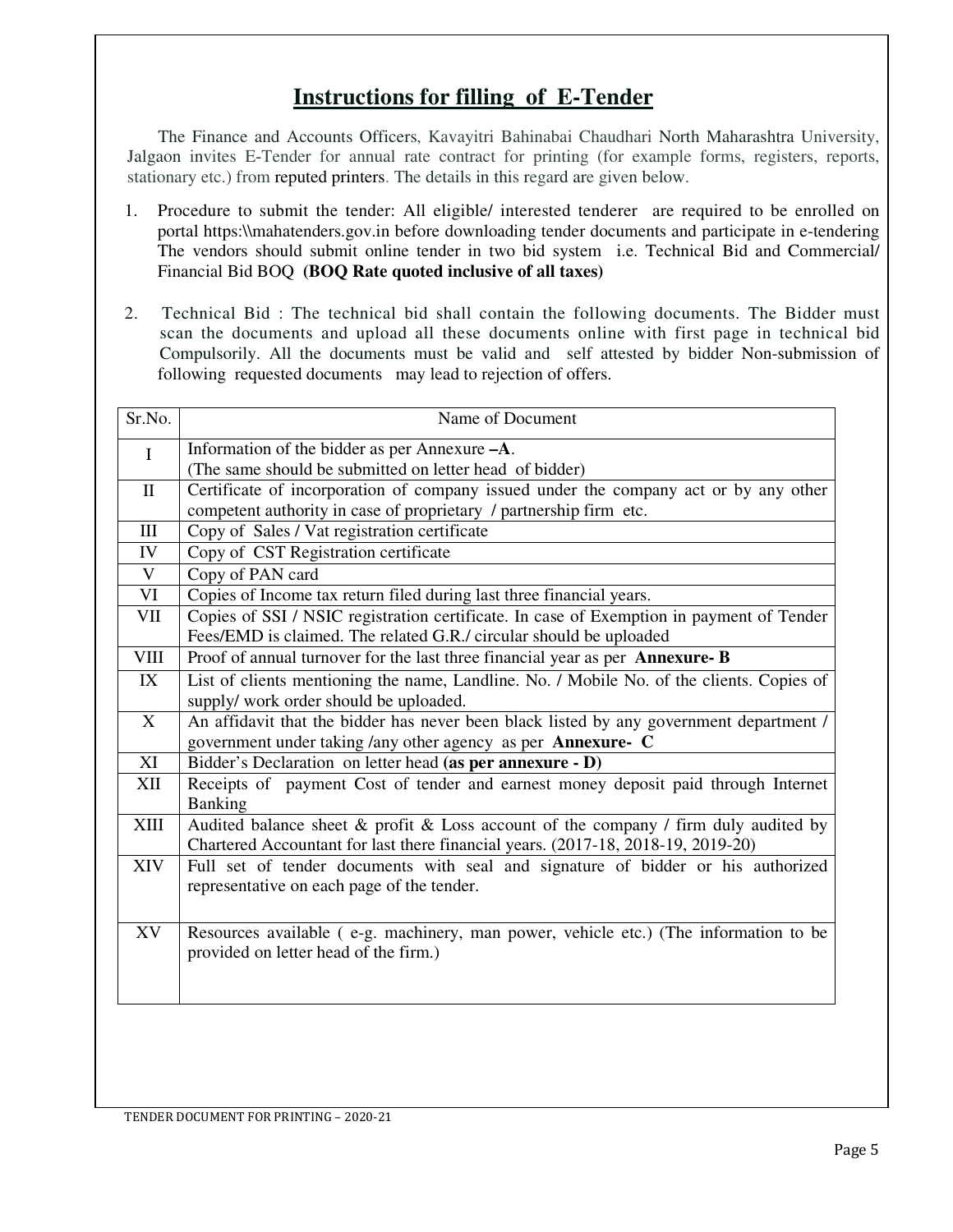- 3. Financial Bid : The tendering authority will first open the Technical Bid documents of all bidders and after scrutinizing these documents will shortlist the Bidders who are eligible for Financial Bidding process. Otherwise the tender may be disqualified. Financial bid should be submitted online by vendor in the form of BOQ excel sheet given over www.mahatender.gov.in, the supplier shall fill up the column of rate per quantity offered by him.
- 4. Bidder should have valid Digital Signature Certificate (DSC) obtained from any Certifying Authorities.
- 5. The detail specifications of printing are provided in the tender documents.
- 6. The Technical and Financial bid shall be submitted online as per the schedule.
- 7. Bidder may be invited for discussion in University, if needed/required.
- 

8. The Bidders are strictly advised to follow the dates and times allocated to each stage. As indicated in the time schedule. All the online activities are time tracked and the Electronic Tendering System enforces time-locks that ensure that no activity or transaction can take place outside the Start and End Dates and Time of the Stage as defined in the tender schedule. At the sole discretion of the Tender Authority, the time schedule of the Tender stages may be extended.

- 9. University reserves the right for change in the number of items to be maintained in Schedule.
- 10. Rate to be quoted should be mentioned at item wise in provided in Schedule (BOQ) by the bidder, more over the rate should not be quoted anywhere else in the tender booklet as well as in the blank pages.
- 11. The university reserves the right to decide whether to open or not open the commercial Bid of the supplier and no objection of any supplier shall be entertained on any ground what so ever it may be regarding this.
- 12. No Bid shall be accepted without payment by online earnest money deposit and cost of tender.
- 13. **The rate quoted in BOQ form should be inclusive of all taxes, duties, packing, freight, loading / unloading.**
- 14. The rate should be offered for only the item as mentioned in the Schedule.
- 15. The rates quoted for the quantity other than specifications specified in the tender form shall not be considered for comparison of rate.
- 16. The University is not to bind to accept lowest tenders and reserve the right to accept/cancel any or all tenders without assigning any reason thereof.

#### **Offg.Finance and Accounts officer**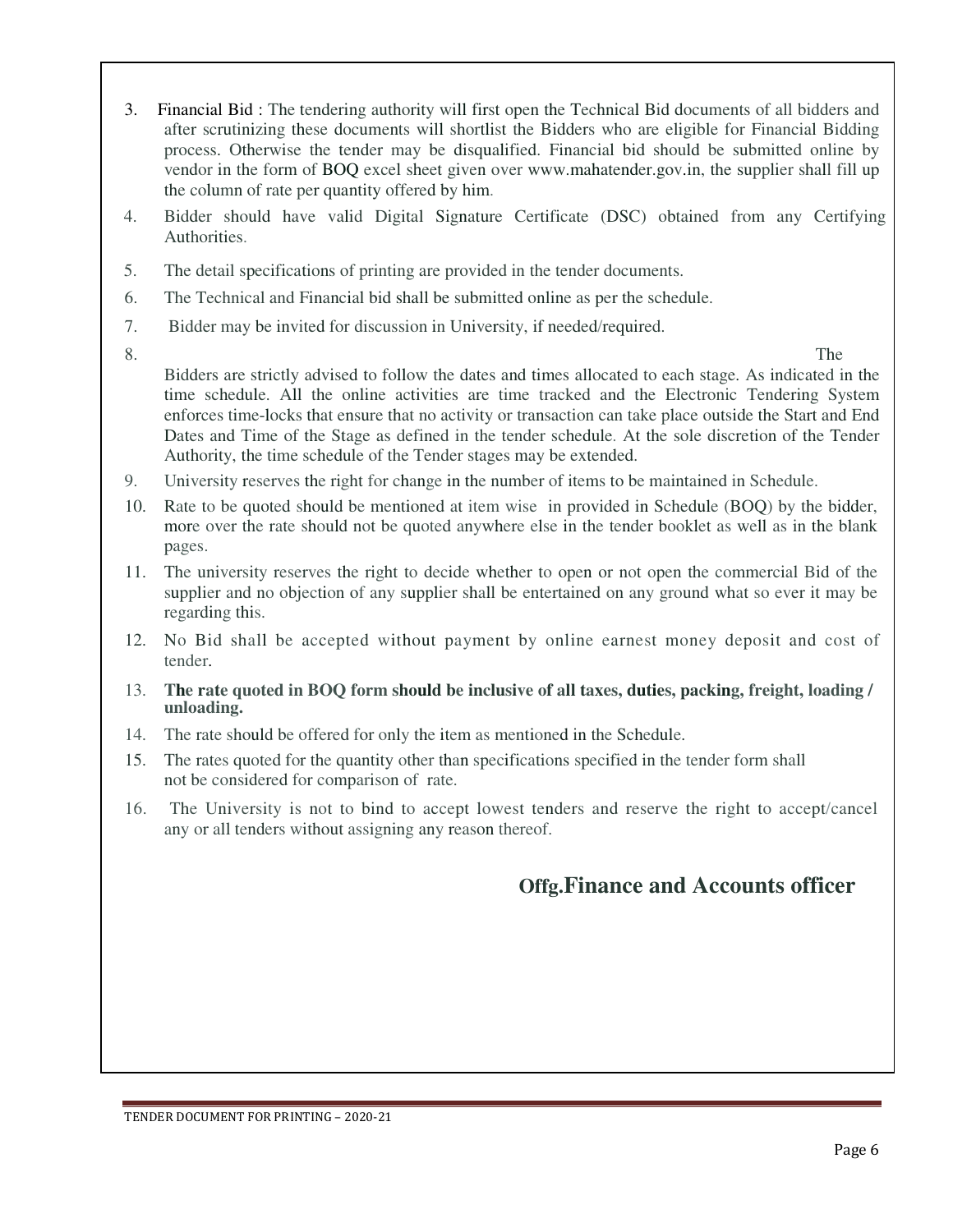# **-: General Terms and Conditions of the tender :-**

- 1) The online tender is called from reputed Printers for annual rate contract for printing.
- 2) Bidder are compulsory required to submit all documents online as mentioned in Annexure-A If bidder fails to do so the financial bid of such bidder may not be considered / opened.
- **3) Earnest Money Deposit & Cost of Tender:** Vendors are required to pay **Rs.3300/-(**Rs. Three thousand & three hundred only) and **Rs.55,000/-** (Rs. Fifty five thousand only) towards Tender Fee and EMD respectively through Net banking.
- 4) Security Deposit : The successful tenderer to whom the supply / purchase order is given shall be required to deposit an amount as security deposit within 7 days from the date of the Tender issued for ARC. The security deposit will not carry any interest which shall be refunded after supply and successful completion of the contract. If the bidder fails to keep the security deposit, then the second lowest quoted bidder will be awarded the ARC or the University with holds the total authority for the necessary action to be taken.

Cancellation of ARC awarded: University reserves the right to cancel the ARC in case tendrer fails to enter into agreement for ARC and pay requisite Security Deposite and also supply printing material within the stipulated time given in the order. The University reserves the right to go for next lowest tenderer or other appropriate action will be taken.

If due to the above mentioned reason ARC order is canceled, earnest money and or security deposit shall be forfeited and also the tender may be allotted to the next lowest tenderer or the *university* reserves the right to take any other appropriate decision including legal action against the bidder to whom ARC was awarded.

- 5) The Bid E.M.D. will be forfeited :
	- a) If the bidder withdraws his bid during the period of bid validity specified in the bid.
	- b) In case of successful bidder, if the bidder
		- i) Fails to sign the contract/ agreement in accordance with the terms of the tender documents.
		- ii) Fails to furnish required security deposite in accordance with the terms of tender
		- document within the time frame specified by the client.
		- iii) Fails or refuses to honor his own quoted price for the printing.

6) The successful bidder is required to execute an agreement on Rs.100/- stamp paper regarding acceptance of ARC The agreement should be registered with notary. The same should be submitted along with security deposit.

- 7) Conditional tender shall not be accepted.
- 8) F.O.R : -The rates quoted should be F.O. R Concerned University departments. The rate quoted by the bidder should inclusive of all the taxes, duties, loading and unloading, freight etc.
- 9) **Payment :** 100% payment shall ordinarily be made within 30 days after satisfactory completition of job. The payment will be made through RTGS/cheques only.
- 10) **Completion Period:** The Tab should be completed within 1 to 2 weeks from the date of receipt of final proof of Job from concerned department. If the bidder fails to supply printing material within the period prescribed for completion of work The University will entitle to recover penalty as liquidated damages @ 0.5% of total value of invoice each week or parts thereof during which the delay of such stores delays subject to maximum in limit of 5%.
- 11) Kavayitri Behinabai Chaudhari North Maharashtra University, Jalgaon is not bound to accept the lowest tender and reserves the

right to accept any tender or to reject or all tenders without assigning any reasons whatsoever.

12) Tender must submit with cost of tender documents and EMD only through '**INTERNET BANKING'**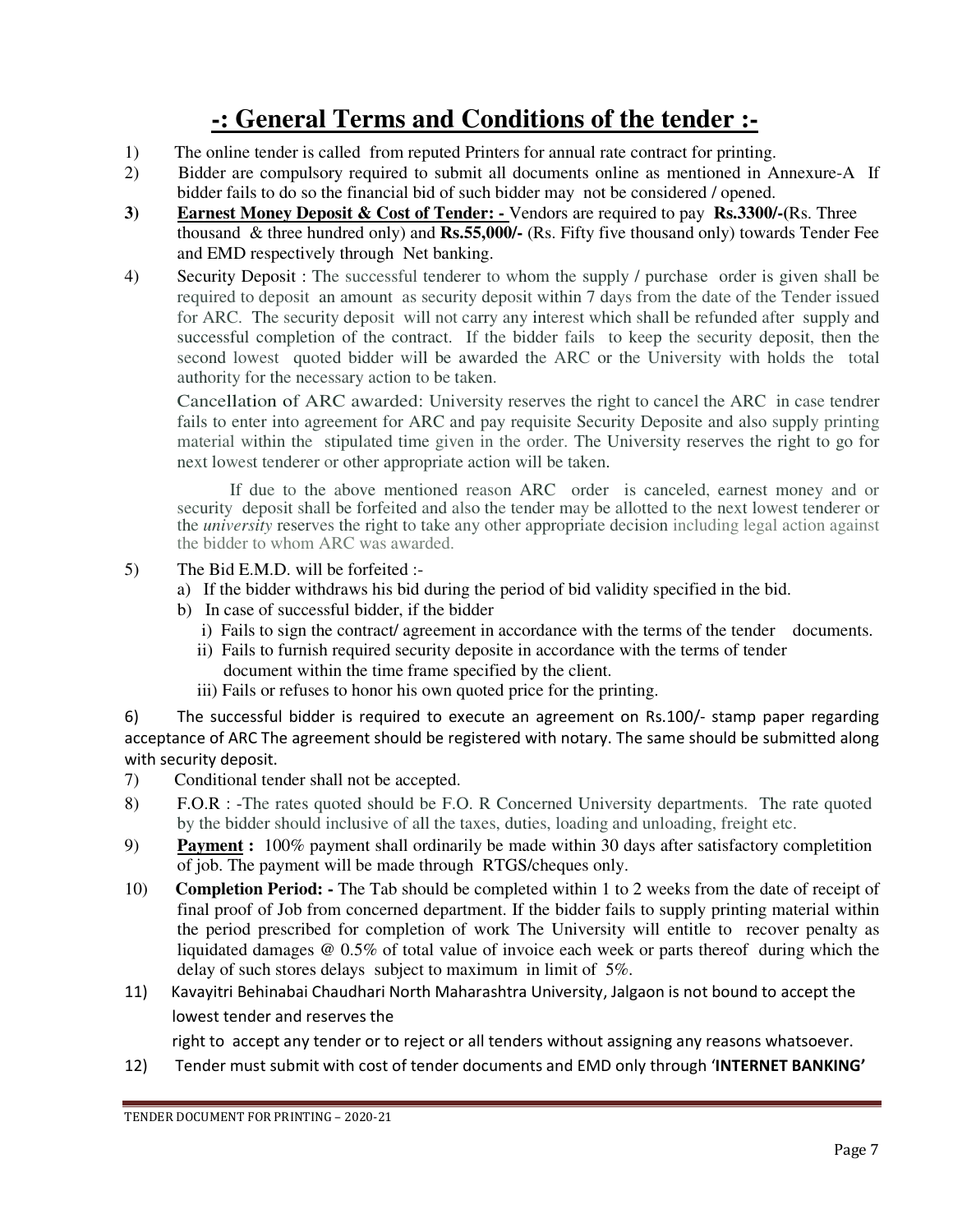- 13) Only online tender submitted through Government of Maharashtra portal for e-procurement will be consider. ( **https://mahatenders.gov.in** )
- 14) Tender offer must be valid for a period of minimum 120 days from the date of opening of commercial / Financial bid. Any offer failing short of the validity period is liable for rejection.
- **15) Jurisdiction:** The courts at Jalgaon alone will have the jurisdiction to try any Matter, dispute or reference between parties arising out of this tender/contract. It is specifically agreed that no court outside and other than Jalgaon court shall have Jurisdiction in the matter.
- 16) The University reserves the right to accept or reject any or all the tenders from any or all the parties without assigning reason thereof.
- 17) Offer should be complete in all respect. Incomplete offers would not be entertained.
- 18) The University reserves the right to delete/ increase/ decrease items from the schedule of requirement specified in the tender.
- 19) Designing and Art work will be responsibility of the vendor No extra charges will be paid for desigining and Art work.
- 20) It will be the responsibility of the vendor to keep and secure the offset plate for at least three months from the date of completition of concerned Job. The same plates must be reused if the same Job is repeated without charging the cost of plates.
- 21) The amount of statutory deductions (i.e. T.D.S. etc.) will be directly deducted from bills while making payments.
- 23) Samples of papers must be submitted physically immediately after online submission of tender. The details of GSM, type/make of paper must be mentioned on each sample with stamp and Signature of vendor.
- 24) Before taking the jobs for final printing, the proofs of job must be checked and okayed by concerned department.
- 25) Charges for wastages of paper will not be paid extra. The same will be in the scope of vendor.

 **Offg. Finance and Accounts Officer**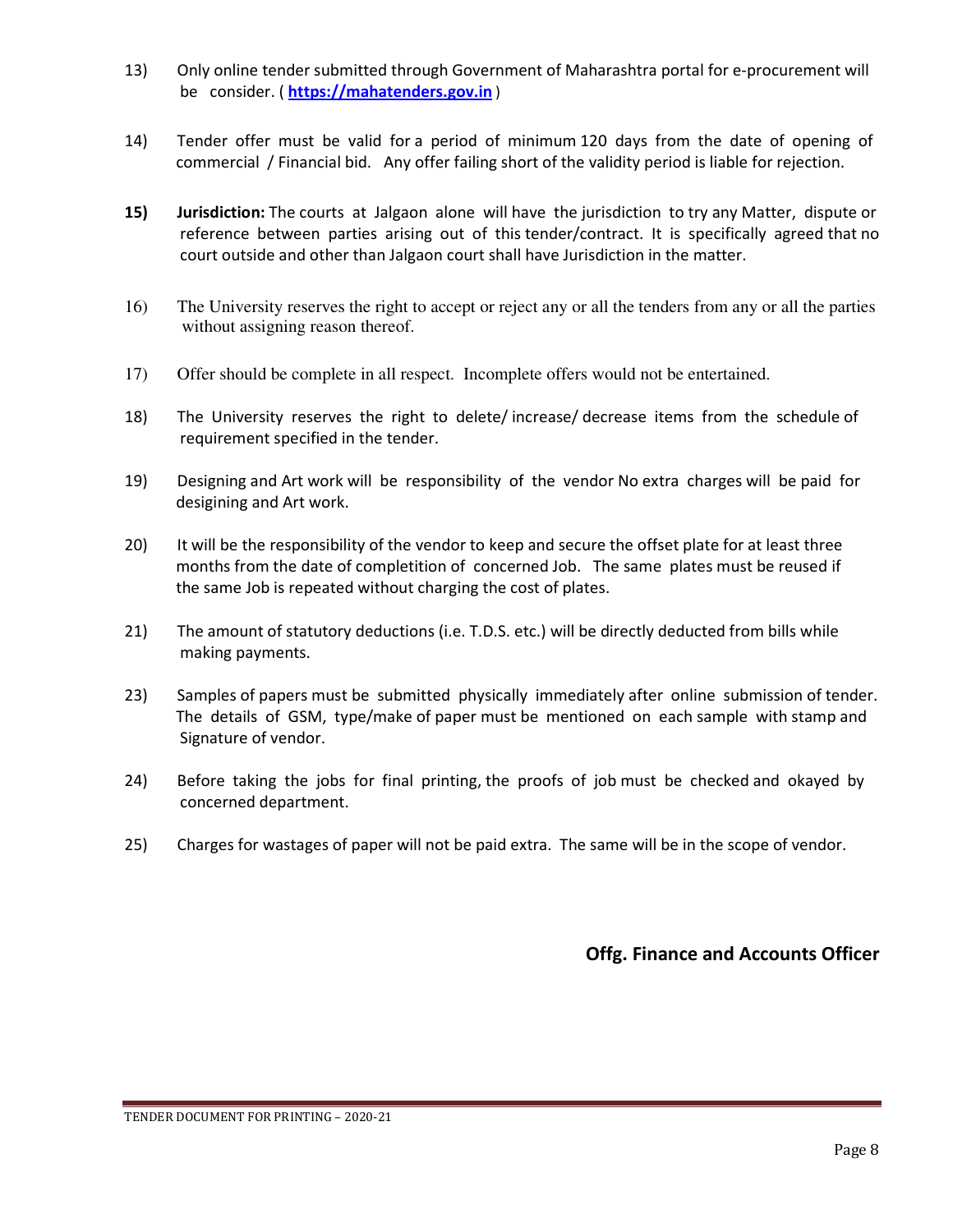#### **Annexure –A**

#### **Information of the Bidder**

| Sr.<br>No.     | Particular                                                                                                                                                                     |  |
|----------------|--------------------------------------------------------------------------------------------------------------------------------------------------------------------------------|--|
| $\mathbf{1}$   | Name of the Company/ Organization/firm                                                                                                                                         |  |
| $\overline{2}$ | Registered office Address, Telephone no., and E-<br>mail ID                                                                                                                    |  |
| $\mathfrak{Z}$ | Correspondence / Contact Address. Details of<br>contact person name, designation, address, mobile<br>no & e-mail ID.                                                           |  |
| $\overline{4}$ | Type of the Organization /(Proprietary / Partnership/<br>Pvt. Ltd./PSU/Govt./Public Ltd) certified copy in<br>respect of registration must be enclosed                         |  |
| 5              | Year of establishment and Experience in business<br>(In number of years)                                                                                                       |  |
| 6              | <b>Annual Turnover</b><br>2017-18<br>2018-19<br>2019-20<br>(Certified copies of Annual Statement of Accounts<br>i.e. Balance sheet & Profit Loss Account must be<br>uploading) |  |
| $\tau$         | Service Tax Registration No.                                                                                                                                                   |  |
| 8              | CST / VAT/TIN Registration No                                                                                                                                                  |  |
| 9              | PAN Card No.                                                                                                                                                                   |  |
| 10             | Details of Bank - Name of Bank<br>Name of Bank Account<br>Type of Account<br><b>Account Number</b><br><b>IFSC Code</b><br><b>MICR</b>                                          |  |
| 11             | Capacity in which the bidder has signed the bid                                                                                                                                |  |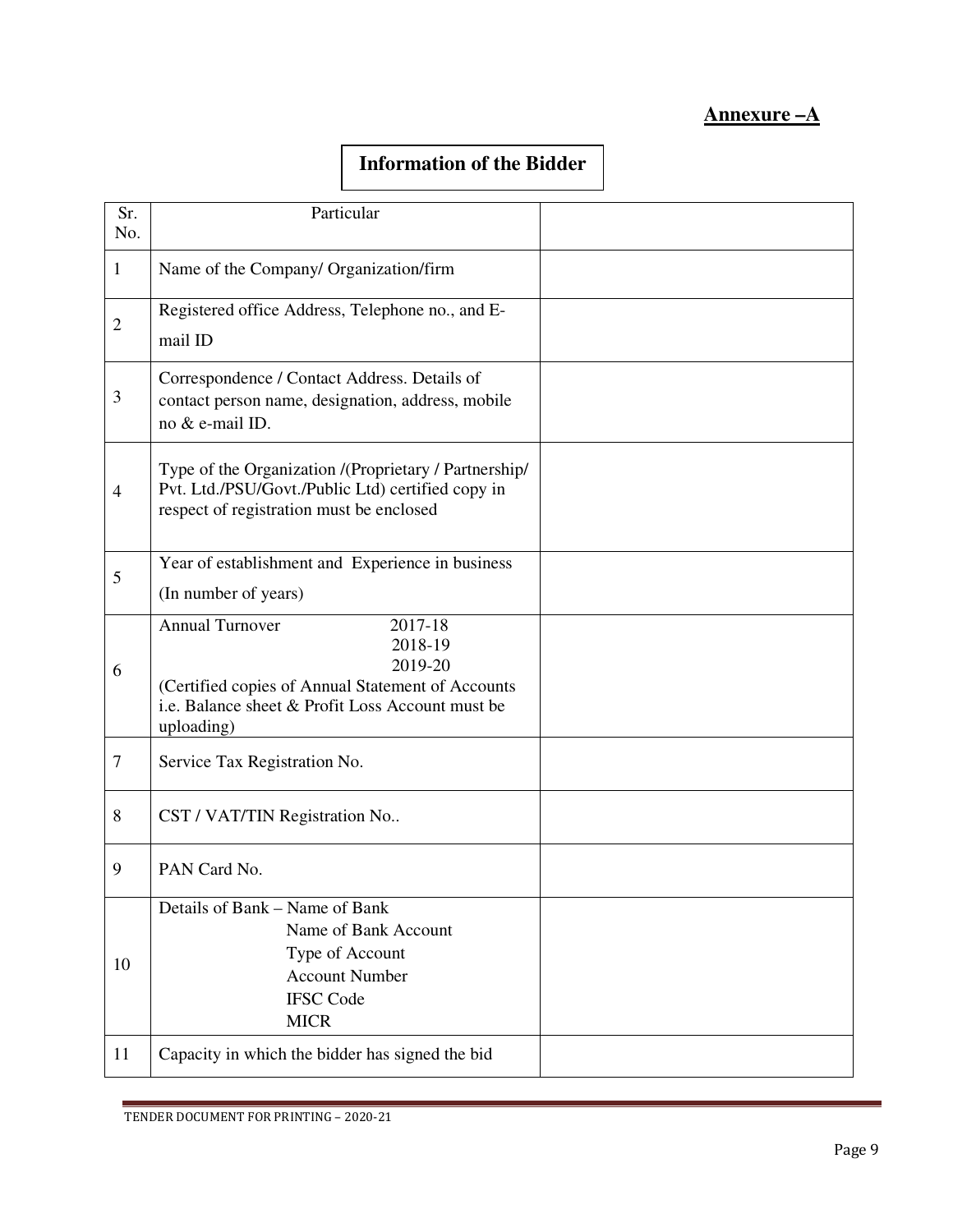#### **Annexure –B**

# Certificate of Annual Turn Over

| Sr. No. | Financial year | Annual turnover |
|---------|----------------|-----------------|
|         |                | $(In$ Lac $)$   |
|         | 2017-18        |                 |
|         | 2018-19        |                 |
|         | 2019-20        |                 |

Seal & Signature of the Seal & Signature of the Seal & Signature of the Chartered Accountants bidder authorized representative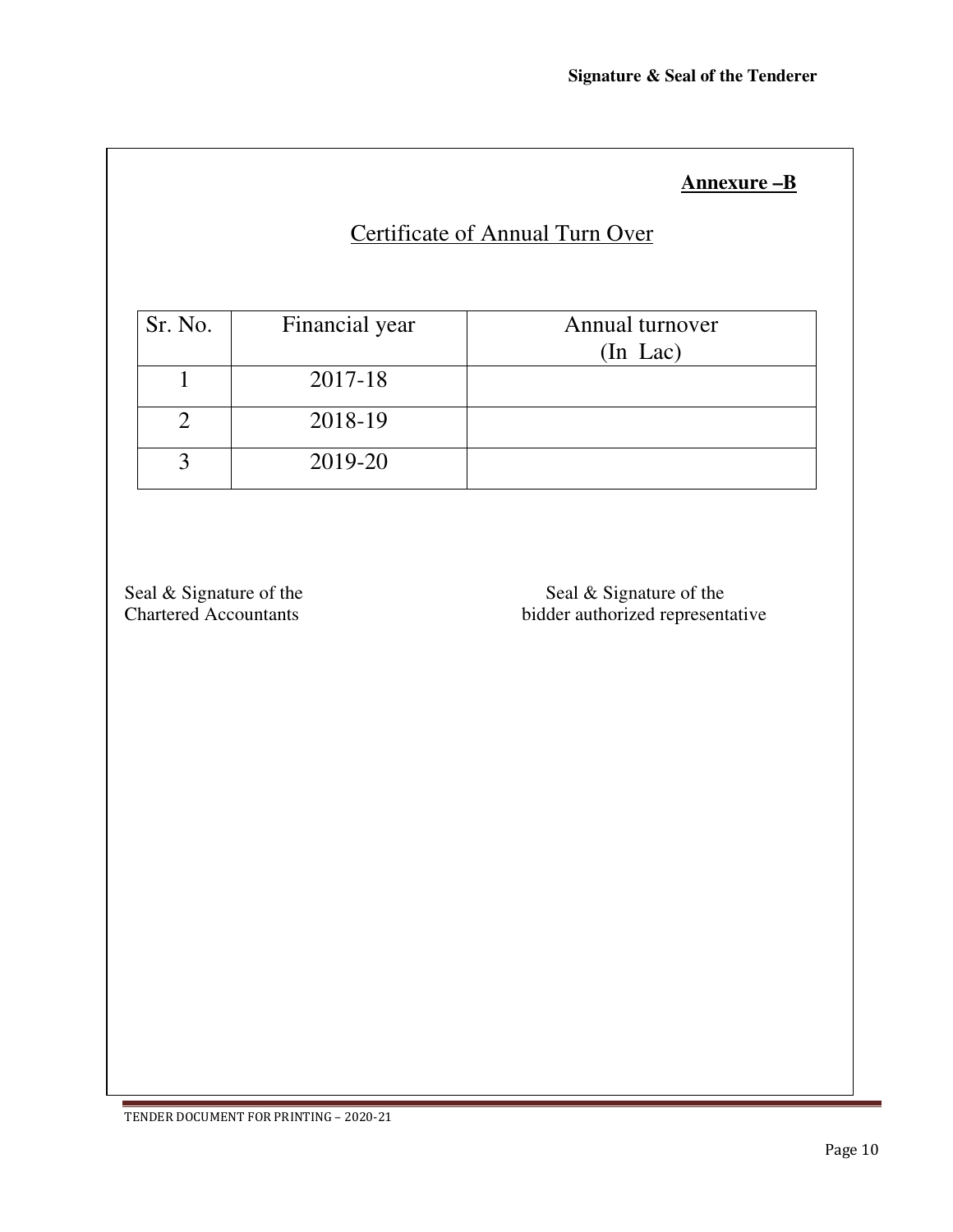### **Annexure –C**

#### **DECLARATION REGARDING BLACKLISTING / DEBARRING FOR TAKING PART IN TENDER.**

#### **(To be executed & attested by Public Notary / Executive Magistrate on Rs.100/- non judicial Stamp paper by the bidder)**

I / We \_\_\_\_\_\_\_\_\_\_\_\_\_\_\_\_\_\_\_\_\_\_\_\_ reputed printers hereby declare that the firm/company namely M/s. -----------------------------------------------------------------------has not been blacklisted or debarred in the past by Union / State Government or by any other organization from taking part in tenders in India.

#### Or

 I / We \_\_\_\_\_\_\_\_\_\_\_\_\_\_\_\_\_\_\_\_\_\_\_\_ reputed printers hereby declare that the Firm /company namely M/s. was blacklisted or debarred by Union / State Government or any Organization from taking part in tenders for a period of \_\_\_\_\_\_\_\_\_\_\_\_\_\_\_\_\_\_\_\_ years w.e.f. \_\_\_\_\_\_\_\_\_\_ to \_\_\_\_\_\_\_\_\_\_\_\_\_. The period is over on \_\_\_\_\_\_\_\_\_\_\_\_\_\_\_\_and now the firm/company is entitled to take part in tenders. In case the above information found false I / we are fully aware that the tender/ contract will be rejected/cancelled by University and EMD / SD shall be forfeited. In addition to the above University will not be responsible to pay the bills for any completed / partially completed work.

DEPONENT

Name\_\_\_\_\_\_\_\_\_\_\_\_\_\_\_\_\_\_\_\_\_

Address \_\_\_\_\_\_\_\_\_\_\_\_\_\_\_\_\_\_

Attested:

(Public Notary / Executive Magistrate)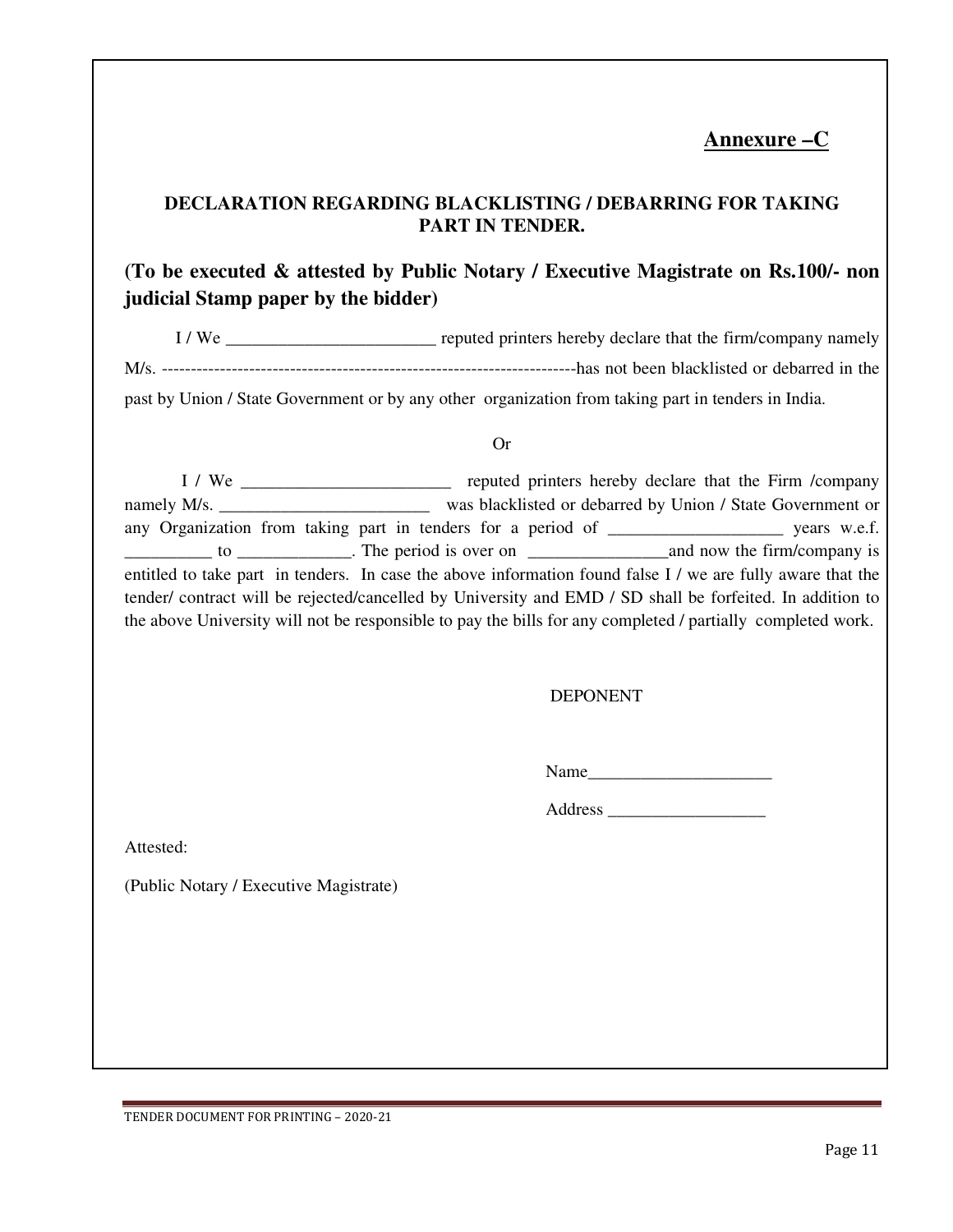## **Annexure-D**

## **Bidder's Declaration**

# E- TENDER DOCUMENTS FOR ANNUAL RATE CONTRACT FOR PRINTING

#### Ref.No.. : **KBCNMU/8/ET/PRINTING/367/2020**

I hereby certify that I have gone through all the information and terms and conditions stipulated in the tender document and hereby confirm to abide by the same. I also hereby certify that the rates quoted in financial/ commercial bid (BOQ) are not more than the rate charged to any other Institution/ Department / Organization.

Signature : -------------------------------------

Name of signatory : --------------------------------------

Seal of the bidder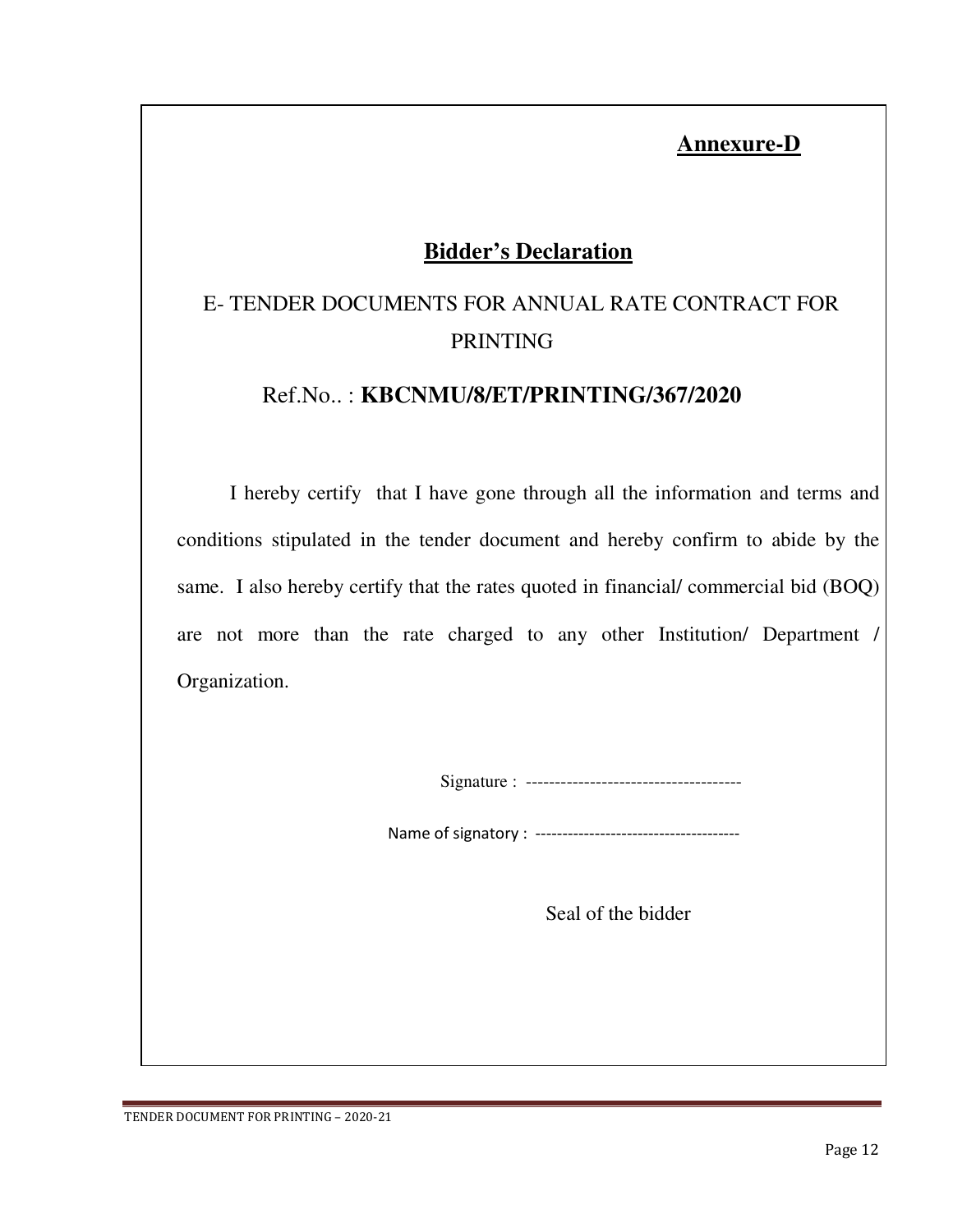| <b>Tender Inviting Authority</b> | FINANCE AND ACCOUNTS OFFICER, NMU, JALGOAN                                                                                                                                                                                                                                                      |
|----------------------------------|-------------------------------------------------------------------------------------------------------------------------------------------------------------------------------------------------------------------------------------------------------------------------------------------------|
| Nature of Works                  | ANNUAL RATE CONTRACT FOR PRINTING                                                                                                                                                                                                                                                               |
| Contract No.                     | KBCNMU/8/ET/ARC-PRINTING /367/2020                                                                                                                                                                                                                                                              |
| <b>Bidder Name</b>               |                                                                                                                                                                                                                                                                                                 |
| Schedule of work                 | This BOQ template must not be modified/ replaced by the<br>bidder and the same should be uploaded after filling the relevant<br>columns else the bidder is liable to be rejected for this tender.<br>Bidders are allowed to fill up the bidder Name, make and values<br>only. (PDF File upload) |

| A      | रजिस्टर छपाई कामाचे दर (कागदासह) |               |                                     |       |               |                                         |       |         |          |
|--------|----------------------------------|---------------|-------------------------------------|-------|---------------|-----------------------------------------|-------|---------|----------|
| अ.क्र. | तपशील                            | दर प्रती नगास |                                     |       | दर प्रती नगास |                                         |       |         |          |
|        |                                  |               | ५८ जी.एस.एम.क्रिमोव्ह पांढरा कागद   |       |               | ७० जी.एस.एम.लेजर पेपर, कंपोज, बाईंडींग, |       |         |          |
|        |                                  |               | कंपोज, बाईंडींग, नंबरींग इत्यादी सह |       |               | नंबरींग इत्यादीसह                       |       |         |          |
|        |                                  | कापडी         | पूर्ण                               | रेग्झ | लेदरपटटी      | कापडी                                   | पूर्ण | रेग्झीन | लेदरपटटी |
|        |                                  |               | कापडी                               | ीन    | / कोपरे       |                                         | कापडी |         | / कोपरे  |
| o٩     | ३७.५ सें.मी. X                   |               |                                     |       |               |                                         |       |         |          |
|        | ५० से.मी.                        |               |                                     |       |               |                                         |       |         |          |
|        | १०० पानी                         |               |                                     |       |               |                                         |       |         |          |
|        | १५० पानी                         |               |                                     |       |               |                                         |       |         |          |
|        | २०० पानी                         |               |                                     |       |               |                                         |       |         |          |
|        | ३०० पानी                         |               |                                     |       |               |                                         |       |         |          |
| ço     | <u>३४ सें.मी. X ४३</u>           |               |                                     |       |               |                                         |       |         |          |
|        | से.मी.                           |               |                                     |       |               |                                         |       |         |          |
|        | १०० पानी                         |               |                                     |       |               |                                         |       |         |          |
|        | १५० पानी                         |               |                                     |       |               |                                         |       |         |          |
|        | २०० पानी                         |               |                                     |       |               |                                         |       |         |          |
|        | ३०० पानी                         |               |                                     |       |               |                                         |       |         |          |

| B      | पावती पुस्तके                        |                    |                             |
|--------|--------------------------------------|--------------------|-----------------------------|
| अ.क्र. | वर्णन                                | कापडी (प्रती नग दर | (डब्बल पुठठा बाईंडींग प्रती |
|        |                                      | नंबरीग इत्यादीसह)  | नग दर नंबरींग इत्यादीसह)    |
| 01     | १४ से.मी. X २२ से.मी.                |                    |                             |
|        | २०० पानी (One + one in two colours   |                    |                             |
|        | ३०० पानी (One + two in three colours |                    |                             |
| 02     | २२से.मी. X २८ से.मी.                 |                    |                             |
|        | २०० पानी (One + one in two colours   |                    |                             |
|        | 300 पानी (One + two in three colours |                    |                             |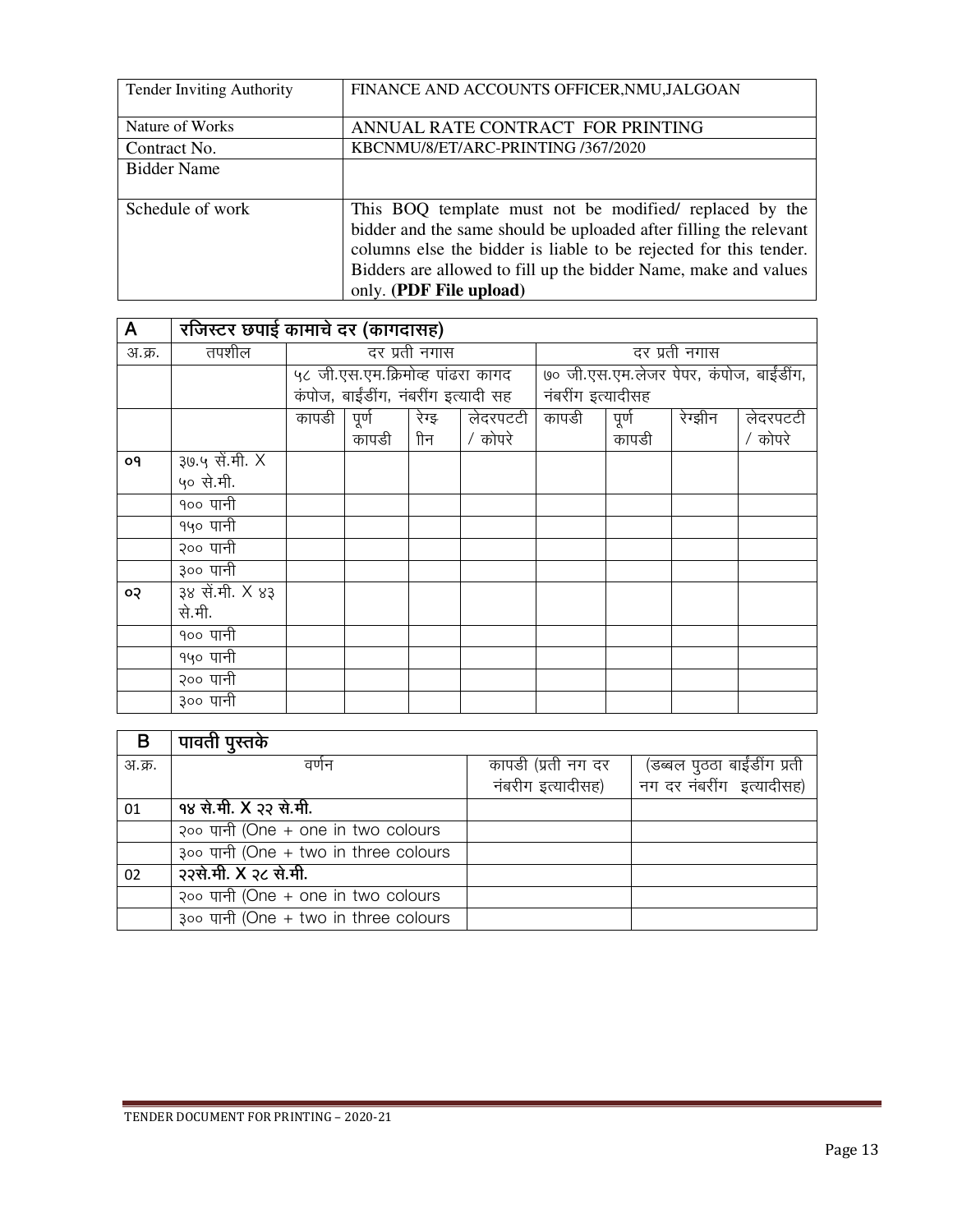|        | छपाई व्यतिरिक्त इतर कामांचे दरपत्रक                  |    |
|--------|------------------------------------------------------|----|
|        |                                                      |    |
| अ.क्र. | वणेन                                                 | दर |
| ٩      | सरसपॅड - ५०० कागदापयेंत                              |    |
| २      | नंबरींग (हॅण्ड नंबरिंग) व मशिन नंबरींग प्रती हजारी   |    |
| ३      | रुलिंग प्रती रिम एक बाजू (१८X२३ इंच)                 |    |
| 8      | लॅमीनेशन प्रती स्केअर इंच                            |    |
| 4      | स्पॉट लॅमीनेशन प्रती स्केअर इंच                      |    |
| 3      | ऑफिस फाईल हार्ड बाईंडींग (दस्तऐवजे) विद्यापीठात येऊन |    |
|        | सदरचे काम करणे.                                      |    |

| D      | निमंत्रण कार्ड छपाई (संपूर्ण ऑफसेट छपाई कामासह)                         |                                          |
|--------|-------------------------------------------------------------------------|------------------------------------------|
| अ.क्र. | वणन                                                                     | दर (प्रति शेकडा)                         |
|        |                                                                         |                                          |
| 9)     | २५.५ सेमी X १० से.मी.                                                   |                                          |
|        | (आयव्होरी कार्ड व पाकीटांसह छपाई व कंपोजसह)                             |                                          |
| २)     | २५.५ सेमी X १० से.मी.                                                   |                                          |
|        | (आर्टपेपर २१० जीएसएम कार्ड चार रंगात व                                  |                                          |
|        | एका रंगात पाकीटासह छपाई व कंपोजसह) एक बाजू                              |                                          |
|        | २५.५ सेमी X १० से.मी.                                                   |                                          |
| 3)     | (आर्टपेपर २१० जीएसएम कार्ड चार रंगात व                                  |                                          |
|        | एका रंगात पाकीटासह छपाई व कंपोजसह) दोन) बाजू<br>$\sim$ $\sim$<br>$\sim$ | $\sim$<br>$\sim$<br>$\sim$<br><u>. e</u> |

 $\overline{a}$ र नमूद साईजव्यतिरिक्त इतर साईजसाठी ऑफ सेट छपाई नुसार बिलाची अदायगी करण्यात येईल.

| Ε      | ऑफसेट छपाई दर       |                        |
|--------|---------------------|------------------------|
| अ.क्र. | वर्णन               | दर (प्रती प्लेट/हजारी) |
| 31     | प्लेट : प्रती प्लेट |                        |
|        | साईज १५ X २०        |                        |
|        | साईज १८ X २३        |                        |
|        | साईज १७ X २७        |                        |
| ब      | ऑफसेट प्रिंटींग :   |                        |
|        | साईज १५ X २०        |                        |
|        | साईज १८ X २३        |                        |
|        | साईज १७ X २७        |                        |

|        | व्हिजिटींग कार्ड (छपाई स्क्रिन प्रिटींग व नॉन टियर कार्डसह तसेच संपूर्ण छपाई कामासह) |                |
|--------|--------------------------------------------------------------------------------------|----------------|
| अ.क्र. | वणन                                                                                  | दर प्रती शेकडा |
| o9     | सिगल कलर                                                                             |                |
|        | डबल कलर                                                                              |                |
|        | फोर कलर                                                                              |                |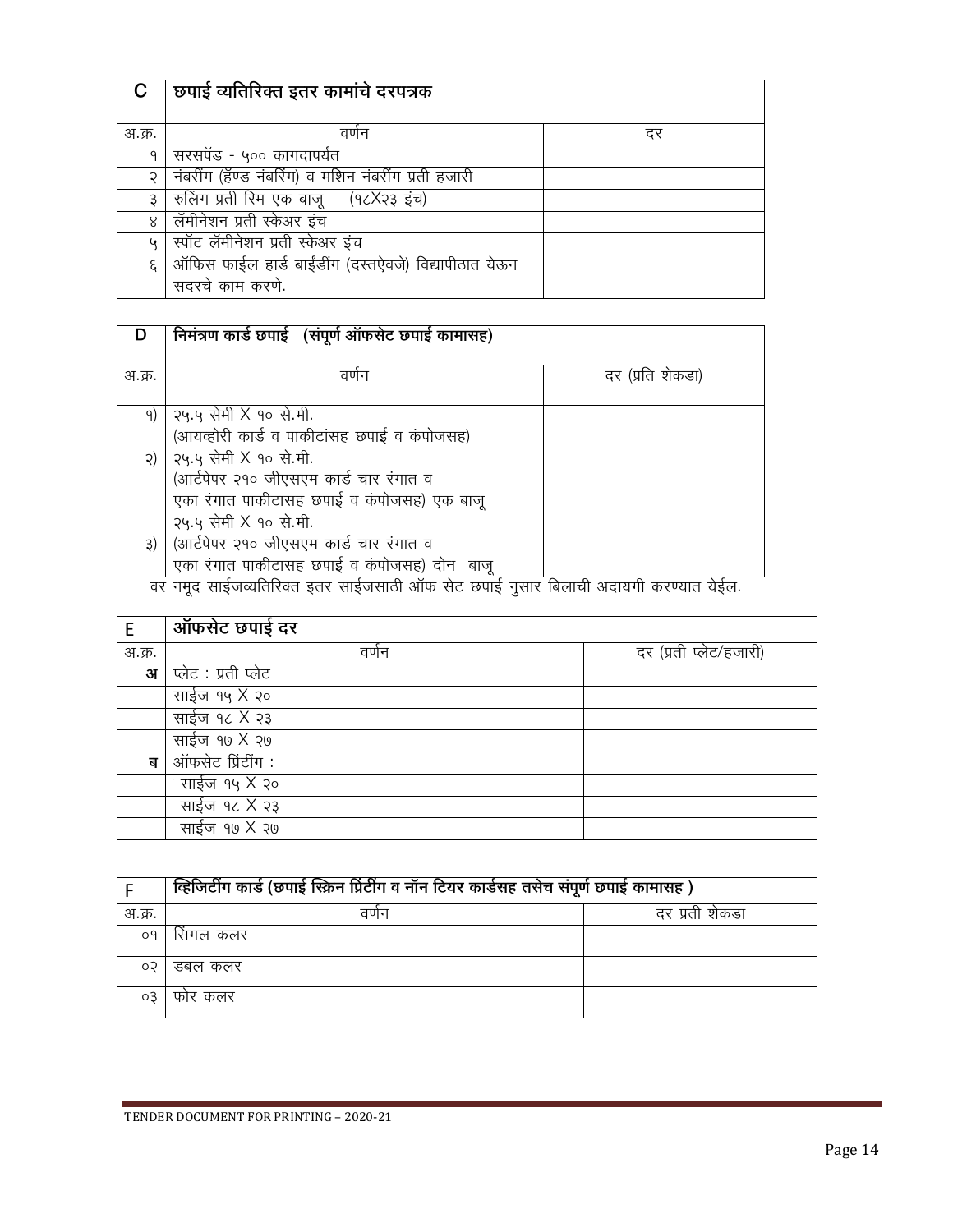| G         | लेटर हेड कागदासह व पॅडसह एक्झिकेटीव्ह बॉण्ड पेपर, स्क्रिन प्रिंटींगसह. (संपूर्ण छपाई कामासह) |                |  |
|-----------|----------------------------------------------------------------------------------------------|----------------|--|
| अ.क्र.    | वर्णन                                                                                        | दर प्रती शेकडा |  |
| 09        | साईज १/४ व १/५ सिंगल कलर                                                                     |                |  |
|           | --"----- डबल कलर                                                                             |                |  |
|           | ---"----- फोर कलर                                                                            |                |  |
| ०२        | साईज १/८ क्राऊन सिंगल कलर                                                                    |                |  |
|           | --"----- डबल कलर                                                                             |                |  |
|           | ---"----- फोर कलर                                                                            |                |  |
| $\circ$ 3 | साईज ए- ४ सिंगल कलर                                                                          |                |  |
|           | डबल कलर                                                                                      |                |  |
|           | --"-----<br>फोर कलर                                                                          |                |  |

| н      | क्रीडा व इतर प्रमाणपत्रे          |                                    |               |
|--------|-----------------------------------|------------------------------------|---------------|
| अ.क्र. | वर्णन                             | संख्या                             | दर (प्रती नग) |
| o9     | साईज २१ सेमी X २९.५ सेमी स्क्रिन  | १ ते ५० एका रंगात छपाईसह           |               |
|        | प्रिंटींगसह व आयव्हरी कार्डसह २५० |                                    |               |
|        | जीएसएम.डिझाईनसह छपाई              |                                    |               |
|        |                                   | दोन रंगात छपाईसह                   |               |
|        |                                   | ----"-----<br>तीन रंगात छपाईसह     |               |
|        |                                   | ----"----- चार रंगात छपाईसह        |               |
|        |                                   | ५१ ते १०० एका रंगात छपाईसह         |               |
|        |                                   | ----"----- दोन रंगात छपाईसह        |               |
|        |                                   | ----"-----<br>तीन रंगात छपाईसह     |               |
|        |                                   | ----"----- चार रंगात छपाईसह        |               |
|        |                                   | १०१ ते २०० एका रंगात छपाईसह        |               |
|        |                                   |                                    |               |
|        |                                   | ----"----- तीन रंगात छपाईसह        |               |
|        |                                   | ----"----- चार रंगात छपाईसह        |               |
|        |                                   | २०१ ते ३०० एका रंगात छपाईसह        |               |
|        |                                   | —---"------       दोन रंगात छपाईसह |               |
|        |                                   | ----"-----<br>तीन रंगात छपाईसह     |               |
|        |                                   | ----"----- चार रंगात छपाईसह        |               |
|        |                                   | ३०१ ते ४०० एका रंगात छपाईसह        |               |
|        |                                   | ----"----- दोन रंगात छपाईसह        |               |
|        |                                   | ----"-----<br>तीन रंगात छपाईसह     |               |
|        |                                   | ----"----- चार रंगात छपाईसह        |               |
|        |                                   | ४०१ ते ५०० एका रंगात छपाईसह        |               |
|        |                                   | ----"-----<br>दोन रंगात छपाईसह     |               |
|        |                                   | ----"----- तीन रंगात छपाईसह        |               |
|        |                                   | ----"----- चार रंगात छपाईसह        |               |
|        |                                   | ५०१) ते ६००) एका रंगात छपाईसह      |               |
|        |                                   |                                    |               |
|        |                                   |                                    |               |
|        |                                   |                                    |               |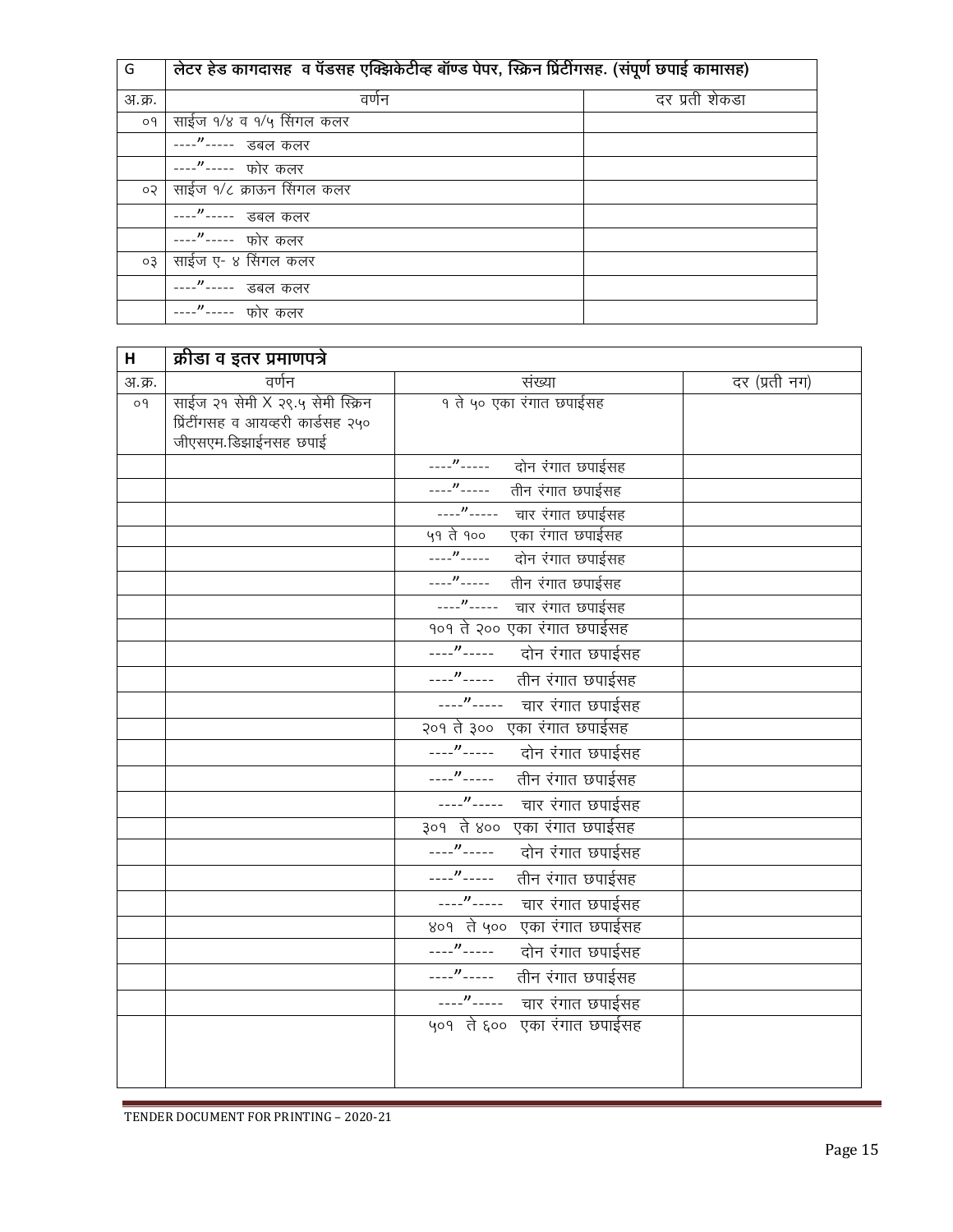| ----"----- तीन रंगात छपाईसह<br>----"----- चार रंगात छपाईसह<br>६०१ ते ७०० एका रंगात छपाईसह<br>----"----- तीन रंगात छपाईसह<br>----"----- चार रंगात छपाईसह<br>७०१ ते ८०० एका रंगात छपाईसह<br>—<br>----"-----       दोन रंगात छपाईसह<br>----"----- तीन रंगात छपाईसह<br>----"----- चार रंगात छपाईसह<br>८०१ ते ९०० एका रंगात छपाईसह<br>----"----- दोन रंगात छपाईसह<br>----"----- तीन रंगात छपाईसह<br>----"----- चार रंगात छपाईसह<br>९०१ ते १००० एका रंगात छपाईसह<br>----"----- दोन रंगात छपाईसह<br>----"----- तीन रंगात छपाईसह<br>----"----- चार रंगात छपाईसह<br>१००१ पेक्षा जास्त एका रंगात छपाईसह<br>----"----- दोन रंगात छपाईसह<br>----"----- तीन रंगात छपाईसह<br>----"----- चार रंगात छपाईसह<br>१ ते ५० एका रंगात छपाईसह<br>२१ सेमी X २९.५ सेमी - आर्टपेपर<br>ço<br>२५० जीएसएम वर ऑफसेट प्रिंटींग<br>संपूर्ण छपाईसह<br>----"----- दोन रंगात छपाईसह<br>----"----- तीन रंगात छपाईसह<br>----"----- चार रंगात छपाईसह<br>५१ ते १०० एका रंगात छपाईसह<br>----"----- दोन रंगात छपाईसह<br>----"-----<br>तीन रंगात छपाईसह<br>$---''$ -----<br>चार रंगात छपाईसह<br>एका रंगात छपाईसह<br>१०१ ते २००<br>----"-----<br>दोन रंगात छपाईसह<br>$---''$<br>तीन रंगात छपाईसह<br>$---''$ -----<br>चार रंगात छपाईसह<br>२०१ ते ३००<br>एका रंगात छपाईसह<br>$\cdots$ "-----<br>दोन रंगात छपाईसह<br>$---''$ -----<br>तीन रंगात छपाईसह<br>$\cdots$ "-----<br>चार रंगात छपाईसह |  | ----"----- दोन रंगात छपाईसह    |  |
|-------------------------------------------------------------------------------------------------------------------------------------------------------------------------------------------------------------------------------------------------------------------------------------------------------------------------------------------------------------------------------------------------------------------------------------------------------------------------------------------------------------------------------------------------------------------------------------------------------------------------------------------------------------------------------------------------------------------------------------------------------------------------------------------------------------------------------------------------------------------------------------------------------------------------------------------------------------------------------------------------------------------------------------------------------------------------------------------------------------------------------------------------------------------------------------------------------------------------------------------------------------------------------------------------------------------------------------------------|--|--------------------------------|--|
|                                                                                                                                                                                                                                                                                                                                                                                                                                                                                                                                                                                                                                                                                                                                                                                                                                                                                                                                                                                                                                                                                                                                                                                                                                                                                                                                                 |  |                                |  |
|                                                                                                                                                                                                                                                                                                                                                                                                                                                                                                                                                                                                                                                                                                                                                                                                                                                                                                                                                                                                                                                                                                                                                                                                                                                                                                                                                 |  |                                |  |
|                                                                                                                                                                                                                                                                                                                                                                                                                                                                                                                                                                                                                                                                                                                                                                                                                                                                                                                                                                                                                                                                                                                                                                                                                                                                                                                                                 |  |                                |  |
|                                                                                                                                                                                                                                                                                                                                                                                                                                                                                                                                                                                                                                                                                                                                                                                                                                                                                                                                                                                                                                                                                                                                                                                                                                                                                                                                                 |  |                                |  |
|                                                                                                                                                                                                                                                                                                                                                                                                                                                                                                                                                                                                                                                                                                                                                                                                                                                                                                                                                                                                                                                                                                                                                                                                                                                                                                                                                 |  |                                |  |
|                                                                                                                                                                                                                                                                                                                                                                                                                                                                                                                                                                                                                                                                                                                                                                                                                                                                                                                                                                                                                                                                                                                                                                                                                                                                                                                                                 |  |                                |  |
|                                                                                                                                                                                                                                                                                                                                                                                                                                                                                                                                                                                                                                                                                                                                                                                                                                                                                                                                                                                                                                                                                                                                                                                                                                                                                                                                                 |  |                                |  |
|                                                                                                                                                                                                                                                                                                                                                                                                                                                                                                                                                                                                                                                                                                                                                                                                                                                                                                                                                                                                                                                                                                                                                                                                                                                                                                                                                 |  |                                |  |
|                                                                                                                                                                                                                                                                                                                                                                                                                                                                                                                                                                                                                                                                                                                                                                                                                                                                                                                                                                                                                                                                                                                                                                                                                                                                                                                                                 |  |                                |  |
|                                                                                                                                                                                                                                                                                                                                                                                                                                                                                                                                                                                                                                                                                                                                                                                                                                                                                                                                                                                                                                                                                                                                                                                                                                                                                                                                                 |  |                                |  |
|                                                                                                                                                                                                                                                                                                                                                                                                                                                                                                                                                                                                                                                                                                                                                                                                                                                                                                                                                                                                                                                                                                                                                                                                                                                                                                                                                 |  |                                |  |
|                                                                                                                                                                                                                                                                                                                                                                                                                                                                                                                                                                                                                                                                                                                                                                                                                                                                                                                                                                                                                                                                                                                                                                                                                                                                                                                                                 |  |                                |  |
|                                                                                                                                                                                                                                                                                                                                                                                                                                                                                                                                                                                                                                                                                                                                                                                                                                                                                                                                                                                                                                                                                                                                                                                                                                                                                                                                                 |  |                                |  |
|                                                                                                                                                                                                                                                                                                                                                                                                                                                                                                                                                                                                                                                                                                                                                                                                                                                                                                                                                                                                                                                                                                                                                                                                                                                                                                                                                 |  |                                |  |
|                                                                                                                                                                                                                                                                                                                                                                                                                                                                                                                                                                                                                                                                                                                                                                                                                                                                                                                                                                                                                                                                                                                                                                                                                                                                                                                                                 |  |                                |  |
|                                                                                                                                                                                                                                                                                                                                                                                                                                                                                                                                                                                                                                                                                                                                                                                                                                                                                                                                                                                                                                                                                                                                                                                                                                                                                                                                                 |  |                                |  |
|                                                                                                                                                                                                                                                                                                                                                                                                                                                                                                                                                                                                                                                                                                                                                                                                                                                                                                                                                                                                                                                                                                                                                                                                                                                                                                                                                 |  |                                |  |
|                                                                                                                                                                                                                                                                                                                                                                                                                                                                                                                                                                                                                                                                                                                                                                                                                                                                                                                                                                                                                                                                                                                                                                                                                                                                                                                                                 |  |                                |  |
|                                                                                                                                                                                                                                                                                                                                                                                                                                                                                                                                                                                                                                                                                                                                                                                                                                                                                                                                                                                                                                                                                                                                                                                                                                                                                                                                                 |  |                                |  |
|                                                                                                                                                                                                                                                                                                                                                                                                                                                                                                                                                                                                                                                                                                                                                                                                                                                                                                                                                                                                                                                                                                                                                                                                                                                                                                                                                 |  |                                |  |
|                                                                                                                                                                                                                                                                                                                                                                                                                                                                                                                                                                                                                                                                                                                                                                                                                                                                                                                                                                                                                                                                                                                                                                                                                                                                                                                                                 |  |                                |  |
|                                                                                                                                                                                                                                                                                                                                                                                                                                                                                                                                                                                                                                                                                                                                                                                                                                                                                                                                                                                                                                                                                                                                                                                                                                                                                                                                                 |  |                                |  |
|                                                                                                                                                                                                                                                                                                                                                                                                                                                                                                                                                                                                                                                                                                                                                                                                                                                                                                                                                                                                                                                                                                                                                                                                                                                                                                                                                 |  |                                |  |
|                                                                                                                                                                                                                                                                                                                                                                                                                                                                                                                                                                                                                                                                                                                                                                                                                                                                                                                                                                                                                                                                                                                                                                                                                                                                                                                                                 |  |                                |  |
|                                                                                                                                                                                                                                                                                                                                                                                                                                                                                                                                                                                                                                                                                                                                                                                                                                                                                                                                                                                                                                                                                                                                                                                                                                                                                                                                                 |  |                                |  |
|                                                                                                                                                                                                                                                                                                                                                                                                                                                                                                                                                                                                                                                                                                                                                                                                                                                                                                                                                                                                                                                                                                                                                                                                                                                                                                                                                 |  |                                |  |
|                                                                                                                                                                                                                                                                                                                                                                                                                                                                                                                                                                                                                                                                                                                                                                                                                                                                                                                                                                                                                                                                                                                                                                                                                                                                                                                                                 |  |                                |  |
|                                                                                                                                                                                                                                                                                                                                                                                                                                                                                                                                                                                                                                                                                                                                                                                                                                                                                                                                                                                                                                                                                                                                                                                                                                                                                                                                                 |  |                                |  |
|                                                                                                                                                                                                                                                                                                                                                                                                                                                                                                                                                                                                                                                                                                                                                                                                                                                                                                                                                                                                                                                                                                                                                                                                                                                                                                                                                 |  |                                |  |
|                                                                                                                                                                                                                                                                                                                                                                                                                                                                                                                                                                                                                                                                                                                                                                                                                                                                                                                                                                                                                                                                                                                                                                                                                                                                                                                                                 |  |                                |  |
|                                                                                                                                                                                                                                                                                                                                                                                                                                                                                                                                                                                                                                                                                                                                                                                                                                                                                                                                                                                                                                                                                                                                                                                                                                                                                                                                                 |  |                                |  |
|                                                                                                                                                                                                                                                                                                                                                                                                                                                                                                                                                                                                                                                                                                                                                                                                                                                                                                                                                                                                                                                                                                                                                                                                                                                                                                                                                 |  |                                |  |
|                                                                                                                                                                                                                                                                                                                                                                                                                                                                                                                                                                                                                                                                                                                                                                                                                                                                                                                                                                                                                                                                                                                                                                                                                                                                                                                                                 |  |                                |  |
|                                                                                                                                                                                                                                                                                                                                                                                                                                                                                                                                                                                                                                                                                                                                                                                                                                                                                                                                                                                                                                                                                                                                                                                                                                                                                                                                                 |  |                                |  |
|                                                                                                                                                                                                                                                                                                                                                                                                                                                                                                                                                                                                                                                                                                                                                                                                                                                                                                                                                                                                                                                                                                                                                                                                                                                                                                                                                 |  |                                |  |
|                                                                                                                                                                                                                                                                                                                                                                                                                                                                                                                                                                                                                                                                                                                                                                                                                                                                                                                                                                                                                                                                                                                                                                                                                                                                                                                                                 |  |                                |  |
|                                                                                                                                                                                                                                                                                                                                                                                                                                                                                                                                                                                                                                                                                                                                                                                                                                                                                                                                                                                                                                                                                                                                                                                                                                                                                                                                                 |  |                                |  |
|                                                                                                                                                                                                                                                                                                                                                                                                                                                                                                                                                                                                                                                                                                                                                                                                                                                                                                                                                                                                                                                                                                                                                                                                                                                                                                                                                 |  |                                |  |
|                                                                                                                                                                                                                                                                                                                                                                                                                                                                                                                                                                                                                                                                                                                                                                                                                                                                                                                                                                                                                                                                                                                                                                                                                                                                                                                                                 |  |                                |  |
|                                                                                                                                                                                                                                                                                                                                                                                                                                                                                                                                                                                                                                                                                                                                                                                                                                                                                                                                                                                                                                                                                                                                                                                                                                                                                                                                                 |  | ३०१ ते ४००<br>एका रंगात छपाईसह |  |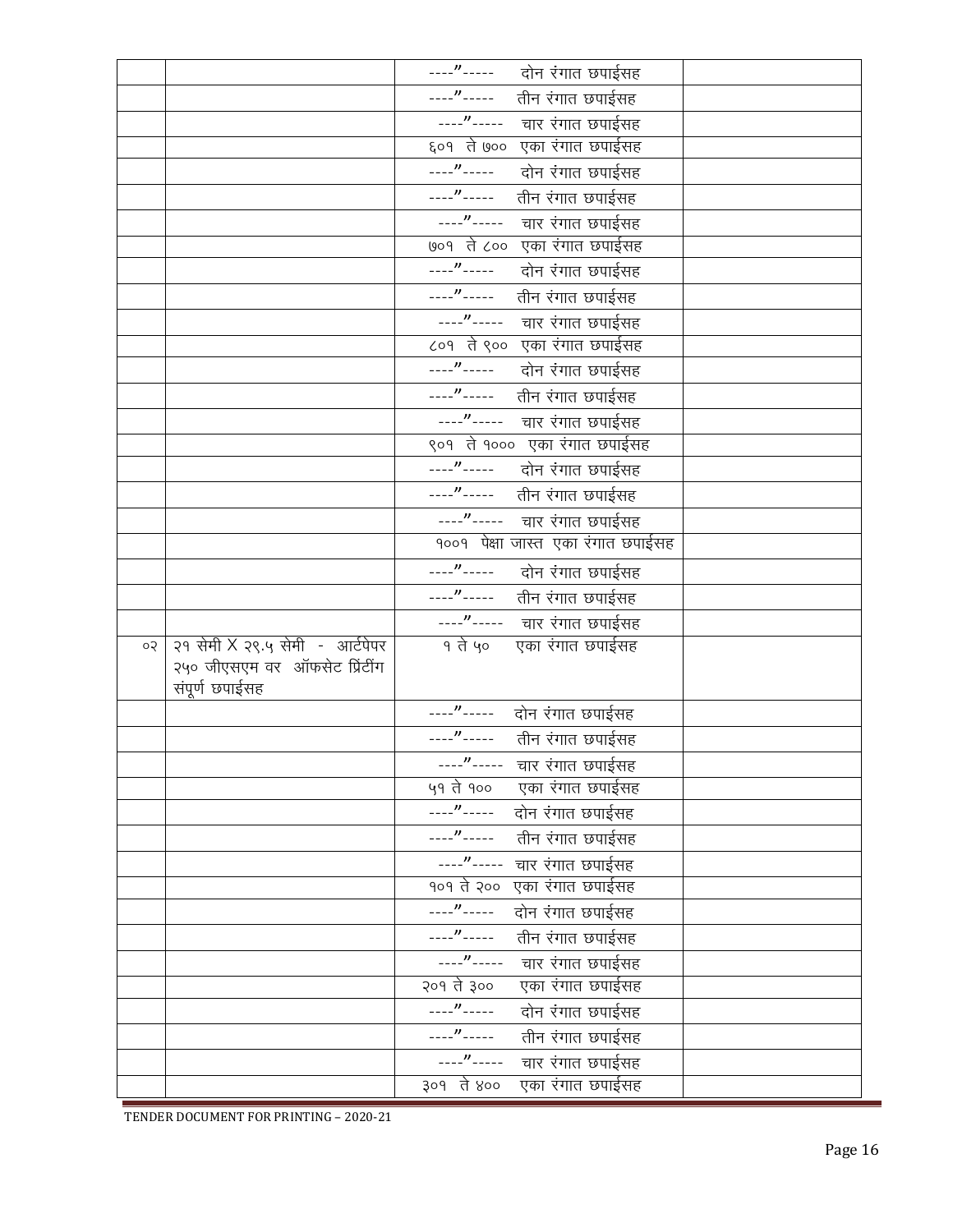| ----"----- दोन रंगात छपाईसह                                                                                                                                                                                                                                                                                                           |  |
|---------------------------------------------------------------------------------------------------------------------------------------------------------------------------------------------------------------------------------------------------------------------------------------------------------------------------------------|--|
| ----"----- तीन रंगात छपाईसह                                                                                                                                                                                                                                                                                                           |  |
| ----"----- चार रंगात छपाईसह                                                                                                                                                                                                                                                                                                           |  |
| ४०१) ते ५००) एका रंगात छपाईसह                                                                                                                                                                                                                                                                                                         |  |
| ----"-----<br>दोन रंगात छपाईसह                                                                                                                                                                                                                                                                                                        |  |
| ----"----- तीन रंगात छपाईसह                                                                                                                                                                                                                                                                                                           |  |
| ----"----- वार रंगात छपाईसह                                                                                                                                                                                                                                                                                                           |  |
| ५०१ ते ६०० एका रंगात छपाईसह                                                                                                                                                                                                                                                                                                           |  |
| ----"----- दोन रंगात छपाईसह                                                                                                                                                                                                                                                                                                           |  |
| $\cdots$ " - - - - -<br>तीन रंगात छपाईसह                                                                                                                                                                                                                                                                                              |  |
| ----"----- वार रंगात छपाईसह                                                                                                                                                                                                                                                                                                           |  |
| ६०१ ते ७०० एका रंगात छपाईसह                                                                                                                                                                                                                                                                                                           |  |
|                                                                                                                                                                                                                                                                                                                                       |  |
| $\cdots$ " $\cdots$ " $\cdots$ " $\cdots$ " $\cdots$ " $\cdots$ " $\cdots$ " $\cdots$ " $\cdots$ " $\cdots$ " $\cdots$ " $\cdots$ " $\cdots$ " $\cdots$ " $\cdots$ " $\cdots$ " $\cdots$ " $\cdots$ " $\cdots$ " $\cdots$ " $\cdots$ " $\cdots$ " $\cdots$ " $\cdots$ " $\cdots$ " $\cdots$ " $\cdots$ " $\cdots$<br>तीन रंगात छपाईसह |  |
| ----"----- चार रंगात छपाईसह                                                                                                                                                                                                                                                                                                           |  |
| ७०१ ते ८०० एका रंगात छपाईसह                                                                                                                                                                                                                                                                                                           |  |
| ----"----- दोन रंगात छपाईसह                                                                                                                                                                                                                                                                                                           |  |
|                                                                                                                                                                                                                                                                                                                                       |  |
| ----"----- चार रंगात छपाईसह                                                                                                                                                                                                                                                                                                           |  |
| ८०१ ते ९०० एका रंगात छपाईसह                                                                                                                                                                                                                                                                                                           |  |
| _______________ द <u>ोन रंगात छपाईसह</u>                                                                                                                                                                                                                                                                                              |  |
| ----"----- तीन रंगात छपाईसह                                                                                                                                                                                                                                                                                                           |  |
| ----"----- चार रंगात छपाईसह                                                                                                                                                                                                                                                                                                           |  |
| ९०१) ते १००० एका रंगात छपाईसह                                                                                                                                                                                                                                                                                                         |  |
| ----"----- दोन रंगात छपाईसह                                                                                                                                                                                                                                                                                                           |  |
| ----"----- तीन रंगात छपाईसह                                                                                                                                                                                                                                                                                                           |  |
| ----"----- चार रंगात छपाईसह                                                                                                                                                                                                                                                                                                           |  |
| १००१ पेक्षा जास्त एका रंगात छपाईसह                                                                                                                                                                                                                                                                                                    |  |
| ----"----- दोन रंगात छपाईसह                                                                                                                                                                                                                                                                                                           |  |
| ----"----- तीन रंगात छपाईसह                                                                                                                                                                                                                                                                                                           |  |
| ----"----- चार रंगात छपाईसह                                                                                                                                                                                                                                                                                                           |  |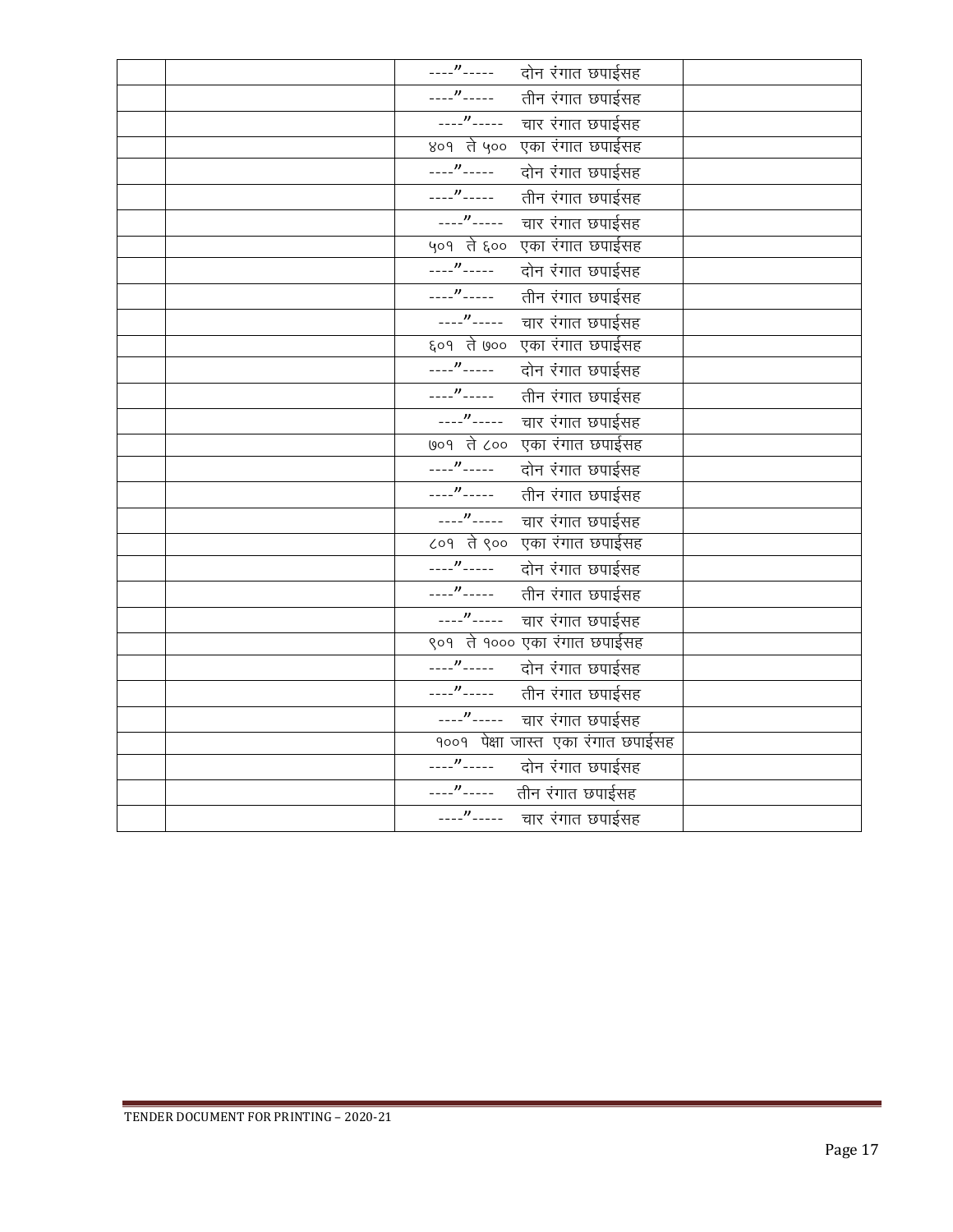| o3 | २१ सेमी X २९.५ सेमी - आर्टपेपर | १ ते ५० एका रंगात छपाईसह          |  |
|----|--------------------------------|-----------------------------------|--|
|    | १७० जीएसएम वर ऑफसेट प्रिंटींग  |                                   |  |
|    | संपूर्ण छपाई कामांसह           |                                   |  |
|    |                                | ----"----- दोन रंगात छपाईसह       |  |
|    |                                | ----"-----<br>तीन रंगात छपाईसह    |  |
|    |                                | ----"----- चार रंगात छपाईसह       |  |
|    |                                | ५१ ते १००<br>एका रंगात छपाईसह     |  |
|    |                                | ----"-----<br>दोन रंगात छपाईसह    |  |
|    |                                | ----"-----<br>तीन रंगात छपाईसह    |  |
|    |                                | ----"----- चार रंगात छपाईसह       |  |
|    |                                | १०१ ते २०० एका रंगात छपाईसह       |  |
|    |                                | ----"----- दोन रंगात छपाईसह       |  |
|    |                                | ----"----- तीन रंगात छपाईसह       |  |
|    |                                | ----"----- चार रंगात छपाईसह       |  |
|    |                                | २०१ ते ३०० एका रंगात छपाईसह       |  |
|    |                                | ----"----- दोन रंगात छपाईसह       |  |
|    |                                | ----"----- तीन रंगात छपाईसह       |  |
|    |                                | ----"----- चार रंगात छपाईसह       |  |
|    |                                | ३०१ ते ४०० एका रंगात छपाईसह       |  |
|    |                                | ----"-----<br>दोन रंगात छपाईसह    |  |
|    |                                | ----"-----<br>तीन रंगात छपाईसह    |  |
|    |                                | ----"-----<br>चार रंगात छपाईसह    |  |
|    |                                | ४०१ ते ५०० एका रंगात छपाईसह       |  |
|    |                                | ----"----- दोन रंगात छपाईसह       |  |
|    |                                | ----"-----<br>तीन रंगात छपाईसह    |  |
|    |                                | ______________ चार रंगात छपाईसह   |  |
|    |                                | ५०१ ते ६०० एका रंगात छपाईसह       |  |
|    |                                | ----"----- दोन रंगात छपाईसह       |  |
|    |                                | ----"-----<br>तीन रंगात छपाईसह    |  |
|    |                                | ----"-----<br>चार रंगात छपाईसह    |  |
|    |                                | ६०१ ते ७०० एका रंगात छपाईसह       |  |
|    |                                | ----"-----<br>दोन रंगात छपाईसह    |  |
|    |                                | ----"-----<br>तीन रंगात छपाईसह    |  |
|    |                                | $---''$ -----<br>चार रंगात छपाईसह |  |
|    |                                | ७०१ ते ८०० एका रंगात छपाईसह       |  |
|    |                                | ----"-----<br>दोन रंगात छपाईसह    |  |
|    |                                | ----"-----<br>तीन रंगात छपाईसह    |  |
|    |                                | ----"-----<br>चार रंगात छपाईसह    |  |
|    |                                | ८०१ ते ९०० एका रंगात छपाईसह       |  |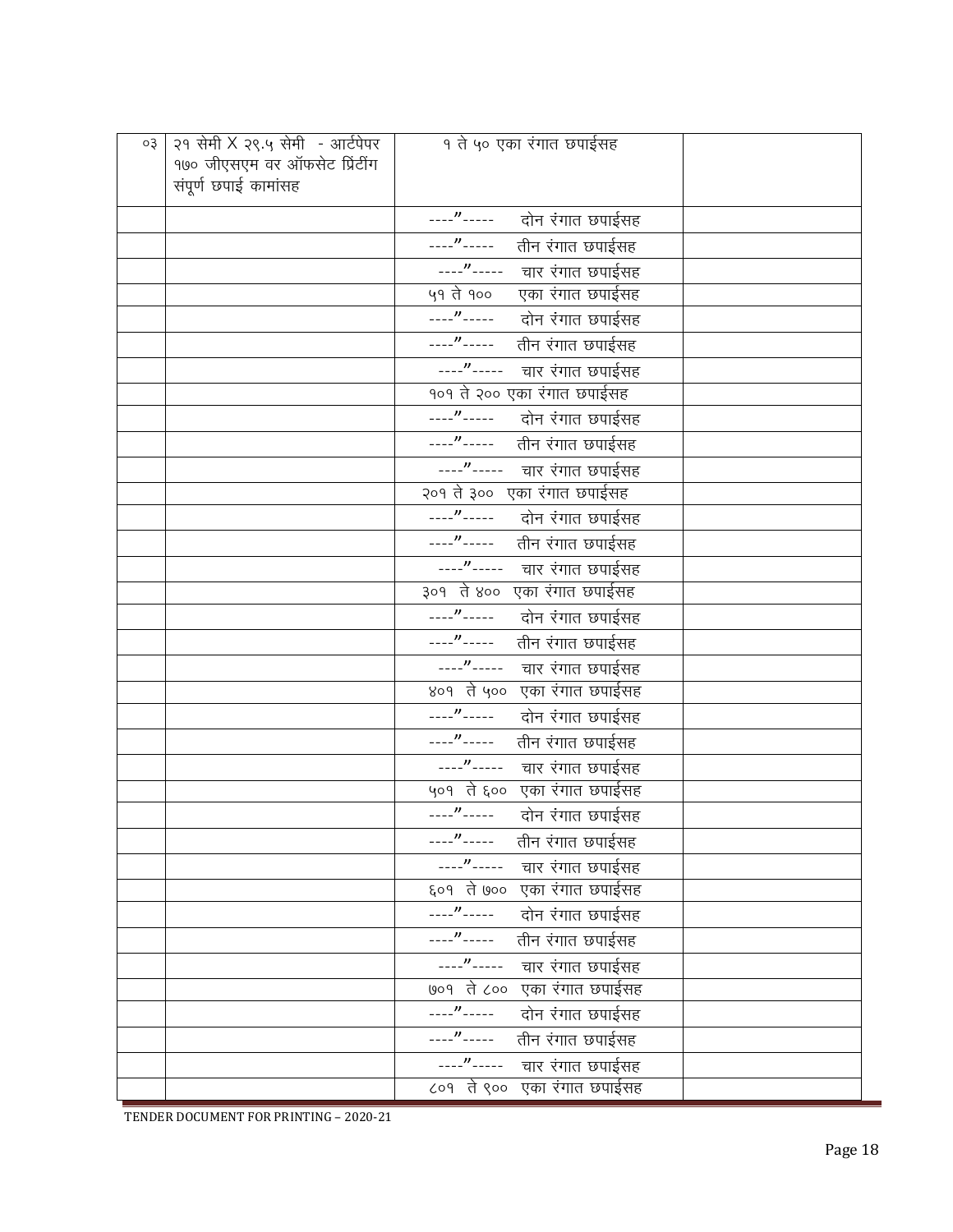| $\mathcal{L}$ $\mathcal{L}$<br>दोन रंगात छपाईसह |  |
|-------------------------------------------------|--|
| ---"----- तीन रंगात छपाईसह                      |  |
| ---"----- वार रंगात छपाईसह                      |  |
| ९०१ ते १००० एका रंगात छपाईसह                    |  |
| ----"-----     दोन रंगात छपाईसह                 |  |
| ----"----- तीन रंगात छपाईसह                     |  |
| ---"----- चार रंगात छपाईसह                      |  |
| १००१ पेक्षा जास्त एका रंगात छपाईसह              |  |
| दोन रंगात छपाईसह                                |  |
| तीन रंगात छपाईसह                                |  |
| $ \frac{n}{2}$ - - - - - -<br>चार रंगात छपाईसह  |  |

|        | टाईपसेटींग दर                             |                |
|--------|-------------------------------------------|----------------|
| अ.क्र. | वर्णन                                     | दर (प्रती पेज) |
|        | 01   A-4 साईजच्या आत प्रती पेज            |                |
|        | 02 A-4 साईज प्रती पेज                     |                |
|        | 03   फुल स्केप साईज (लिगल साईज) प्रती पेज |                |
|        | 04 डिझाइनिंग ए 4                          |                |
|        | v 5                                       |                |

| J       | छपाई व्यतिरिक्तचे फोल्डींग, पिनींग, पेस्टीगसह पुस्तिका बाईडींग तसेच शिलाई व  पाकीटे बनविणे |    |  |
|---------|--------------------------------------------------------------------------------------------|----|--|
| अ.क्र.  | वर्णन                                                                                      | दर |  |
| 09      | ५० पेजेसपर्यंत प्रती पुस्तक                                                                |    |  |
| ०२      | १०० पेजेसपर्यंत प्रती पुस्तक                                                               |    |  |
| оҘ      | २०० पेजेसपर्यंत प्रती पुस्तक                                                               |    |  |
| 80      | ३०० पेजेसपर्यंत प्रती पुस्तक                                                               |    |  |
| 04      | ४०० पेजेसपर्यंत प्रती पुस्तक                                                               |    |  |
| ०६      | जर्नल फाईलींग (१ ते २०० पेजेस पर्यंत)                                                      |    |  |
| ol9     | व्हाउचर फाईल बाईडींग (लिगल साईज) साहित्यासह पुठठा, दोरा                                    |    |  |
|         | क्लॉथ, मजुरी इत्यादी (दर प्रती नग द्यावे)                                                  |    |  |
| $\circ$ | संगणक लेजर बांईडींग                                                                        |    |  |
|         | रेग्झीन बाईंडींग ( साईज १०" x१२" )                                                         |    |  |
|         | रेग्झीन बाईंडींग. ( साईज १२" x१५")                                                         |    |  |
|         | पुठठा बाईंडींग ( साईज १०"x१२" )                                                            |    |  |
|         | पुठठा बाईंडींग ( साईज १२"x१५")                                                             |    |  |
|         | (दर प्रती नग बाईंडींगसाठी लागणारे सर्व साहित्य व मजूरीसह द्यावे.)                          |    |  |
| ०९      | केस व सेक्शन शिलाई बांईंडींग                                                               |    |  |
| 90      | लॅमीनेशन ए ४ साईज (सिंगल साईड)                                                             |    |  |
|         | लिगल साईज (सिंगल साईड)                                                                     |    |  |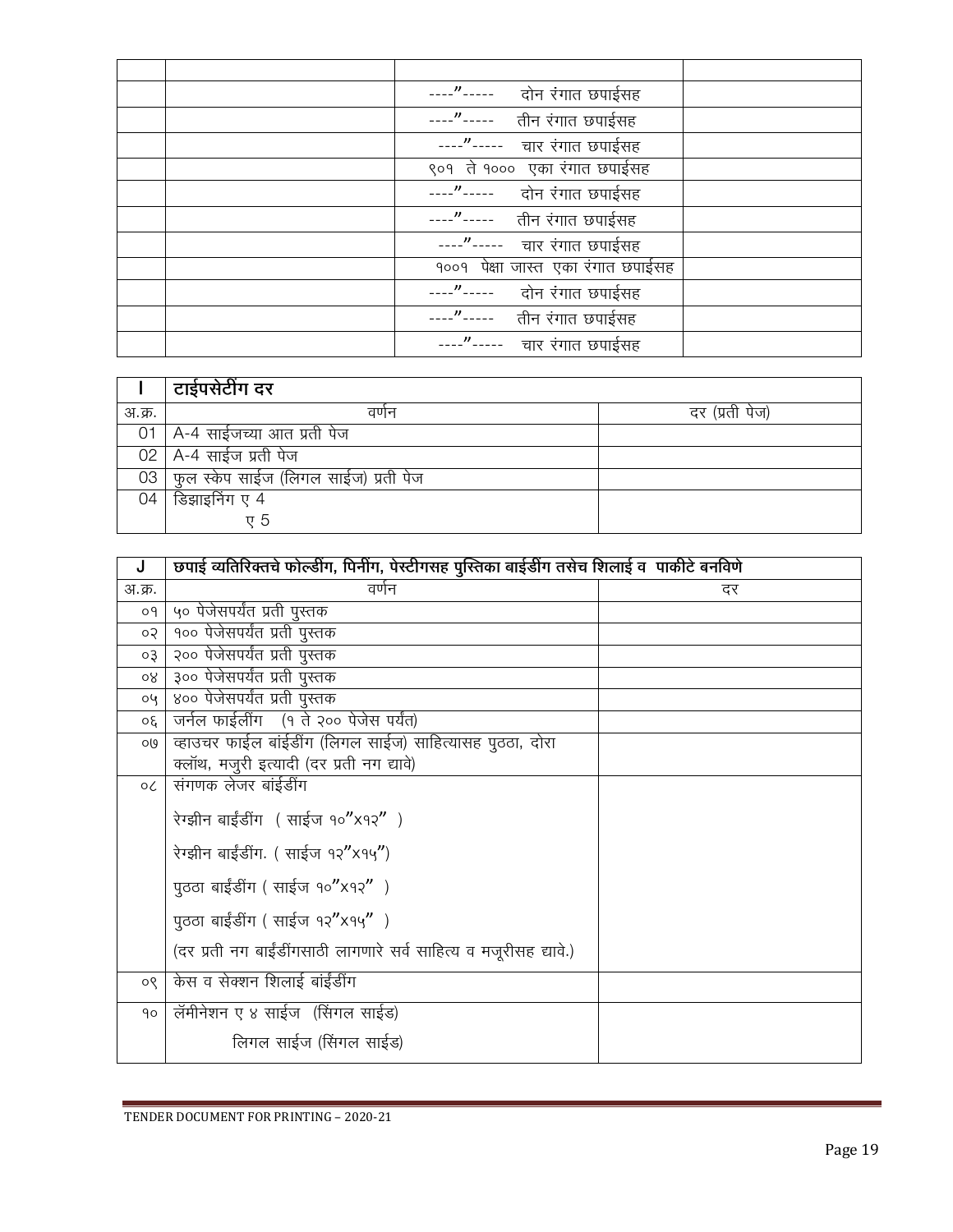| 99   बुक कार्ड (Identity Card)                                        |  |
|-----------------------------------------------------------------------|--|
| ८.७ सेमी X १४ सेमी आयव्हरी कार्ड (१४ किग्रॅ) ऑफसेट छपाई दोन           |  |
| बाजूस प्रती हजार दर द्यावेत.                                          |  |
| 9२   बुक पॉकेट नमुन्याप्रमाणे टिन्टेड शिट (३४.६ कि.ग्रॅ.) (कलर हिरवा) |  |
| ऑफसेट छपाई एक बाजूस प्रती हजार दर द्यावेत                             |  |
| 93 डिटस स्लिप्स १३ से.मी. X १९.५ सेमी क्रिमव्होव्ह (६० जीएसएम) ऑफ     |  |
| सेट छपाई दोन बाजूस प्रती हजार दर द्यावेत                              |  |
| १४ सिडर टिकट) नमुन्यानुसार प्रती नग.                                  |  |
| १५   बॅनर प्रिंटींग (डिझाईन सह)                                       |  |
| १६ इंम्बॉसिंग (Per sq.cm. for per piece)                              |  |
| 90 ए ४ साईज तात्काळ प्रिंट 900 GSM Map.                               |  |
| 240 GSM Art Card                                                      |  |

| Rates of Processing (Negative and<br>Positive) (Rate per Sq. Inch.) |                | Rate |
|---------------------------------------------------------------------|----------------|------|
| One Colour Line with thins (rate per sq.inch or                     | $18 \times 23$ |      |
| plate size rate i.e.18x23 or $15x20$ )                              | $15 \times 20$ |      |
| 2   Four colour scanning with design (rate per                      | 18 x 23        |      |
| sq.inch or plate size rate i.e.18 $x23$ or 15 $x20$ )               | $15 \times 20$ |      |
| Four colour scanning with design for first print                    | $18 \times 23$ |      |
| and extra reprint per sq.inch rate                                  | $15 \times 20$ |      |

| K              | छपाईसाठी लागणा-या कागदाचे दर              |         |      |
|----------------|-------------------------------------------|---------|------|
| Sr.No.         | Item Description                          | Unit    | Rate |
| 1              | Importd Art Paper 23" x 36" 250 GSM       | Per Rim |      |
| 2              | Importd Art Paper 23" x 36" 210 GSM       | Per Rim |      |
| 3              | Importd Art Paper 23" x 36" 170 GSM       | Per Rim |      |
| $\overline{4}$ | Importd Art Paper 23" x 36" 130 GSM       | Per Rim |      |
| 5              | Importd Art Paper 23" x 36" 90 GSM        | Per Rim |      |
| 6              | Importd Art Paper 20" x 30" 250 GSM       | Per Rim |      |
| $\tau$         | Importd Art Paper 20" x 30" 210 GSM       | Per Rim |      |
| 8              | Importd Art Paper 20" x 30" 170 GSM       | Per Rim |      |
| 9              | Importd Art Paper 20" x 30" 130 GSM       | Per Rim |      |
| 10             | Importd Art Paper 20" x 30" 90 GSM        | Per Rim |      |
| 11             | Maplitho Paper Ballapur 23" x 36" 60 GSM  | Per Rim |      |
| 12             | Maplitho Paper TNPL 23" x 36" 60 GSM      | Per Rim |      |
| 13             | Maplitho Paper Ballapur 23" x 36" 70 GSM  | Per Rim |      |
| 14             | Maplitho Paper TNPL 23" x 36" 70 GSM      | Per Rim |      |
| 15             | Maplitho Paper Ballapur 23" x 36" 100 GSM | Per Rim |      |
| 16             | Maplitho Paper TNPL 23" x 36" 100 GSM     | Per Rim |      |
| 17             | Maplitho Paper Ballapur 20" x 30" 70 GSM  | Per Rim |      |
| 18             | Maplitho Paper TNPL 20" x 30" 70 GSM      | Per Rim |      |